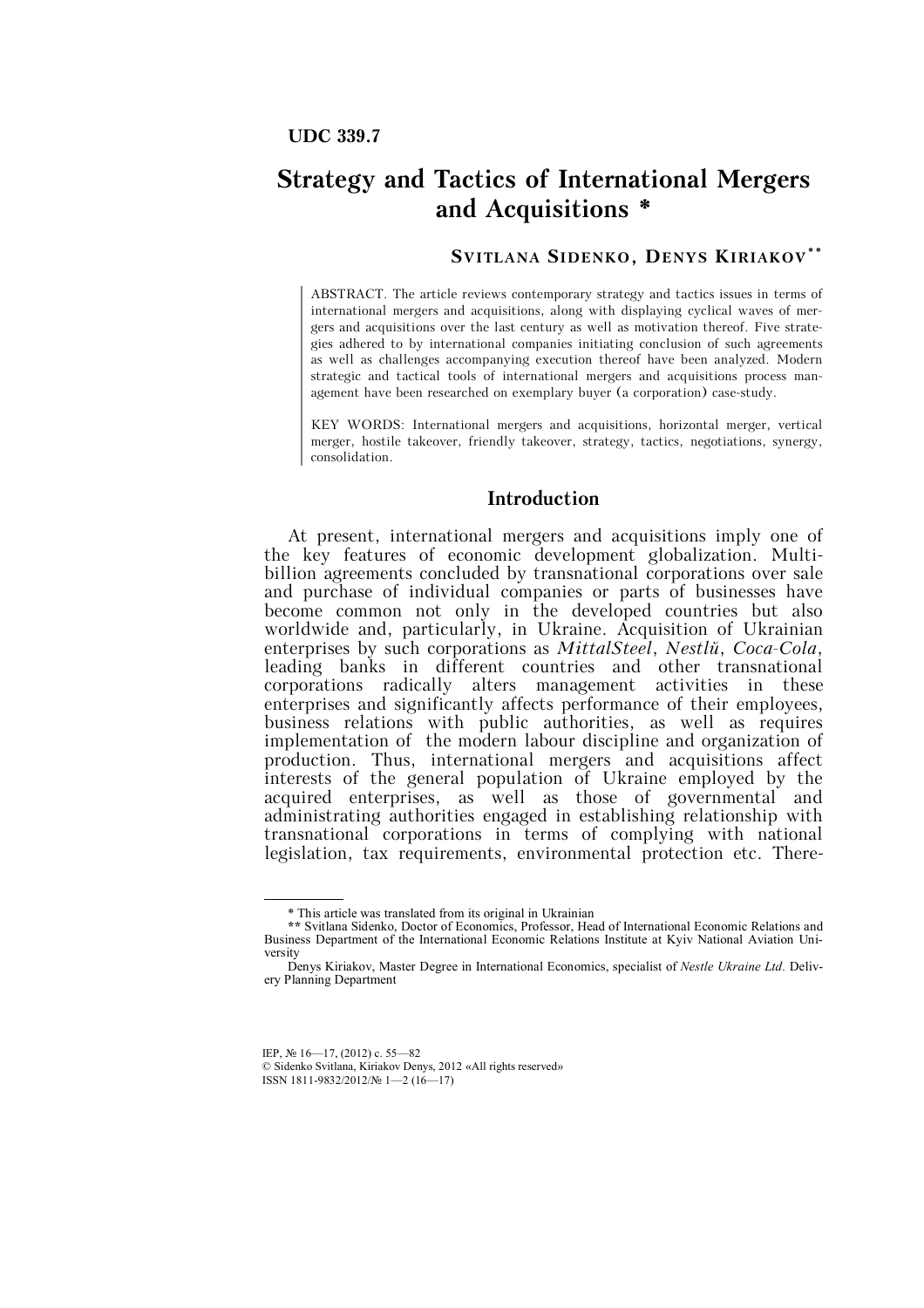?ore, the study of international mergers and acquisitions (M&A) problems is quite relevant for national scientists and researchers.

Although the mergers and acquisitions experience dates back to over a century, not all problems arising in connection to these processes are understandable or have clear solutions. The overwhelming majority of transnational corporations consider themselves experts in this case. However, mergers and acquisitions statistics look pretty alarming. Only one-third of transactions in this field can be considered succe- ?sful.<sup>1</sup> In this regard, it would be relevant to offer example of automotive giants *Daimler-Benz* (Germany) and *Chrysler* (USA) failed merger of 1998, ending in sale of the latter in  $2007$ .<sup>2</sup> Why do such failures and miscalculations occur even on part of the world's prominent corporations having more than a century of history and extensive experience in international business?

When it comes to making decisions on international mergers and acquisitions, it turns out that traditional thinking standards and technologies prove to be of little use. Merger mechanics require a different type of skill: top managers have to consider lots of factors usually not faced by them. A lot of unfamiliar foreign players such as bankers, lawyers and consultants become involved in the agreement concluding process. The situation is complicated by the fact that each of them pursues own interests. For instance, recent publications clearly show that investment bankers often receive rewards for concluding the agreement, even when inexpediency of the decision becomes obvious. Lawyers and accountants are also concerned of complying with external rules and avoiding liability.

Thus, it becomes clear that the purchase subject is far more complex than expected. The comprehensive inspection takes place within a short period of time. The target company strives at perking itself up for sale so that while determining its value the drawbacks will not be easy to detect. The top managers of the company ceased to perform their original duties and direct all of their efforts at achieving goals critical for themselves. Most personnel are under stress. Mutual distrust can be observed. Prior to concluding the agreement, the top managers are joined by shareholders of both companies, government officials of one or several countries, officials of regional organizations such as the EU, etc.

What kind of conclusions should be made of the international mergers and acquisitions sad picture based on summarizing current scientific developments and research results in this field? The basic

<sup>1</sup> David Harding, Sam Rovit, Mastering the Merger: Four Critical Decisions That Make Or Break the Deal / Translated from English (Minsk: Grevtsov Publisher, 2007), p. 17

<sup>2</sup> Global Economic Development Resources and Models: Monography, under the editorship of D.G. Lukianenko and A.M. Poruchnyk (К.: KNEU, 2011), p.366. [in Ukrainian].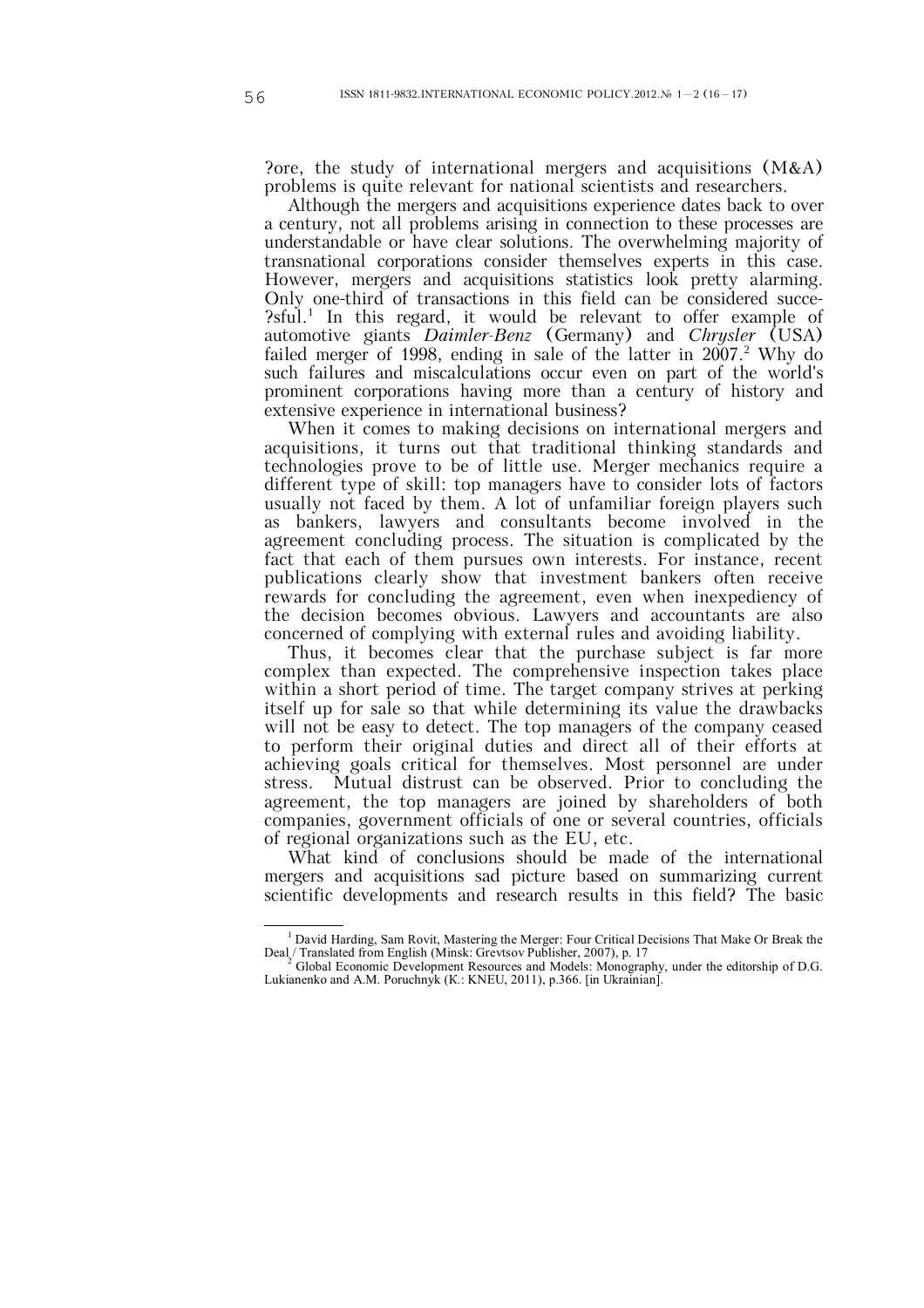among them is the fact that such agreements should be based on sound strategies and rational tactical tools proven in practice and confirmed by successful results of post-integration activities. Results of researches by the leading experts in the field provide certain contribution.<sup>1</sup>

## **Patterns of international mergers and acquisitions**

As noted above, most M&A deals prove to be a failure. Of course, this is known by top managers of companies resorting to such actions. However, despite the disappointing results of mergers and acquisitions in general, they are taking risky decisions. Why? The answer is simple: this process is natural. In this regard, I. Bunin's opinion that «he who does not take a risk, risks most» is quite appropriate.<sup>2</sup> It has been proven by both research and practice that companies concluding a lot of merger and acquisition agreements prevail over companies concluding few agreements. Convincing analysis of these results was provided by *Bain&Company, Inc.* global consulting firm, inputs for the analysis being the fifteen years of M&A activity history involving circa 700 corporations of the USA, Great Britain, Germany, Italy, Japan.<sup>3</sup>

The agreement concluding paradox is as follows: academic studies show that 70% of all deals do not lead to the added value creation, but on the other hand, empirical observations suggest that it is too difficult to build a world-class company solely through organic growth, i.e. due to profit recapitalization or share capital increase. This paradox implies a classic case of two alternatives: a merger quite more often ends up in a failure than in a success, but they are inevitable. It is no coincidence that the vast majority of *Fortune 500*  companies are a product of numerous mergers.

The basic strategic imperative of international mergers and acquisitions process rationalization is consideration of respective transaction peculiarities at the beginning of the third millennium. In order to understand these peculiarities one should consider the cyclic-wave nature of mergers and acquisitions.

M&A processes belong to the category of economic phenomena characterized by cyclicity and wavelike dynamics that are equally applicable to both national and international corporate consolidation. Typical activity periods in the M&A market are observed when within a certain time lag every year more mergers and acquisitions occur (with their aggregate value increasing), followed by decline in interest on

<sup>1</sup> See reference list: Harding D., Rovit S., Cited work, p. 235-244 <sup>2</sup> Yelashvili M., "The Best Sonnet in My Life," *Harvard Business Review Russia* (October 2008): p.22<sub>3</sub> Harding D., Rovit S., Cited work, p. 17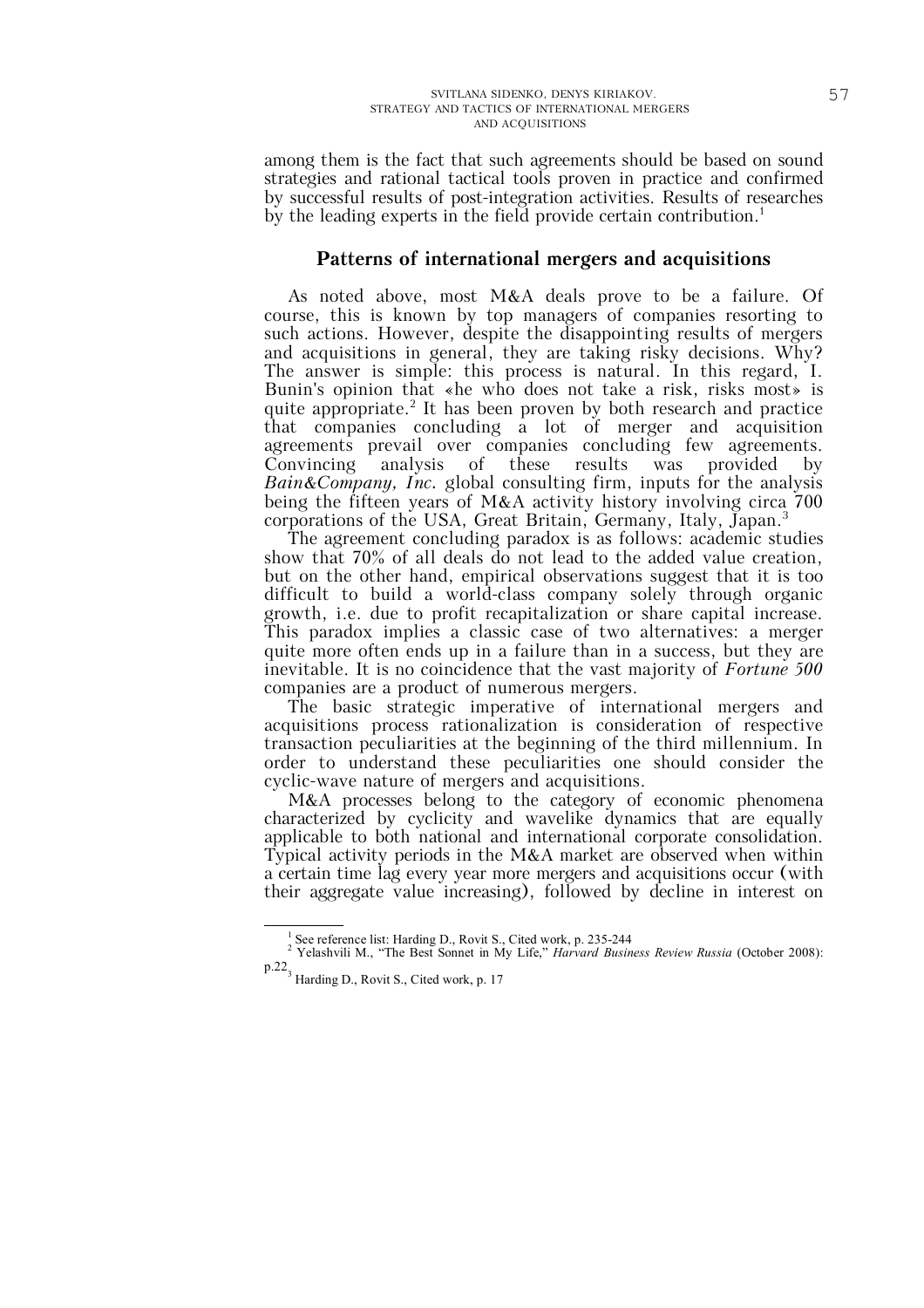part of the purchasing companies (in case of acquisition) and initiating companies (in case of merger), which leads to maintenance of the M&A transactions aggregate value at an insignificant level during the next few years. It should also be noted that «M&A waves» or «consolidation waves» are closely associated with abrupt changes in the market observed during periods of either technological breakthroughs or tumultuous economic upswings and downturns. Since North America in general and the USA in particular have been historically considered the most active M&A region in the world, scientists agree that the most expedient would be distinguishing between six American M&A waves, of which only the latter two are considered as global consolidation periods (table 1).

| Table 1. M&A Waves Periods |  |
|----------------------------|--|
|----------------------------|--|

| Period                                                                    | M&A market characteristics                                                                                                                                                                                                                                                                                                                                                                                                                                                                                                                                                                                                                                                                                                                                                                                                                                                                                                                                                                                                                                                                                                                                                                                        |
|---------------------------------------------------------------------------|-------------------------------------------------------------------------------------------------------------------------------------------------------------------------------------------------------------------------------------------------------------------------------------------------------------------------------------------------------------------------------------------------------------------------------------------------------------------------------------------------------------------------------------------------------------------------------------------------------------------------------------------------------------------------------------------------------------------------------------------------------------------------------------------------------------------------------------------------------------------------------------------------------------------------------------------------------------------------------------------------------------------------------------------------------------------------------------------------------------------------------------------------------------------------------------------------------------------|
| The first wave<br>of consolidation<br>(monopolistic)<br>$(1897 - 1904)$   | Most mergers/acquisitions were carried out according to the<br>horizontal integration principle (accounting for over 78 % of<br>deals). Horizontal merger acquisition implies a merger of<br>companies specializing in the same type of production, sale<br>and consumption of similar products, or providing similar<br>services. Monopoly dominated virtually in all branches. The<br>first wave peak occurred during the $1898 - 1902$ period, as<br>M&A activities were inherent to all economy<br>branches<br>(steelmaking, food branch, petroleum industry, machine<br>building industry). A distinctive feature of the agreements<br>during this period was their multilateral nature: $75\%$ of M&A<br>deals involved at least 5 companies, whereas regarding 26% of<br>cases this number increased to 10 or more participants. As a<br>result of consolidation in certain industries such giants as<br>Standard Oil Co., British American Tobacco and General<br>Electric Co. were established. The first wave ended in 1904<br>with the stock market crash.                                                                                                                                             |
| The second wave<br>of consolidation<br>(oligopolistic)<br>$(1916 - 1929)$ | The second wave was caused by the investment capital influx<br>to the stock markets as a result of the economic boom<br>following World War I combined with favourable economic<br>conditions. In connection with the Clayton Act passed in<br>1914, which limited such expressions of anti-competitive<br>behaviour as price discrimination and acquiring large stakes in<br>competing companies, mergers in industries led to domination<br>of not monopolies any longer but oligopolies, i.e. the domi-<br>nation of a small number of powerful companies. M&A deals<br>were mostly of vertical nature. Vertical mergers/acqui-<br>sitions (vertical integration; vertical combination) imply<br>mergers of companies specializing in different (most often $-$<br>sequential) types of production, sale and consumption of<br>similar products/services. The economic intention of such<br>mergers mainly implies reduction of transaction costs (e.g.,<br>merger of an air carrier company and a travel agency). An<br>example would be purchase by Ford Motor Co. of a major<br>part of companies supplying spare parts and expendables for<br>production of cars during the said period. As in the case of |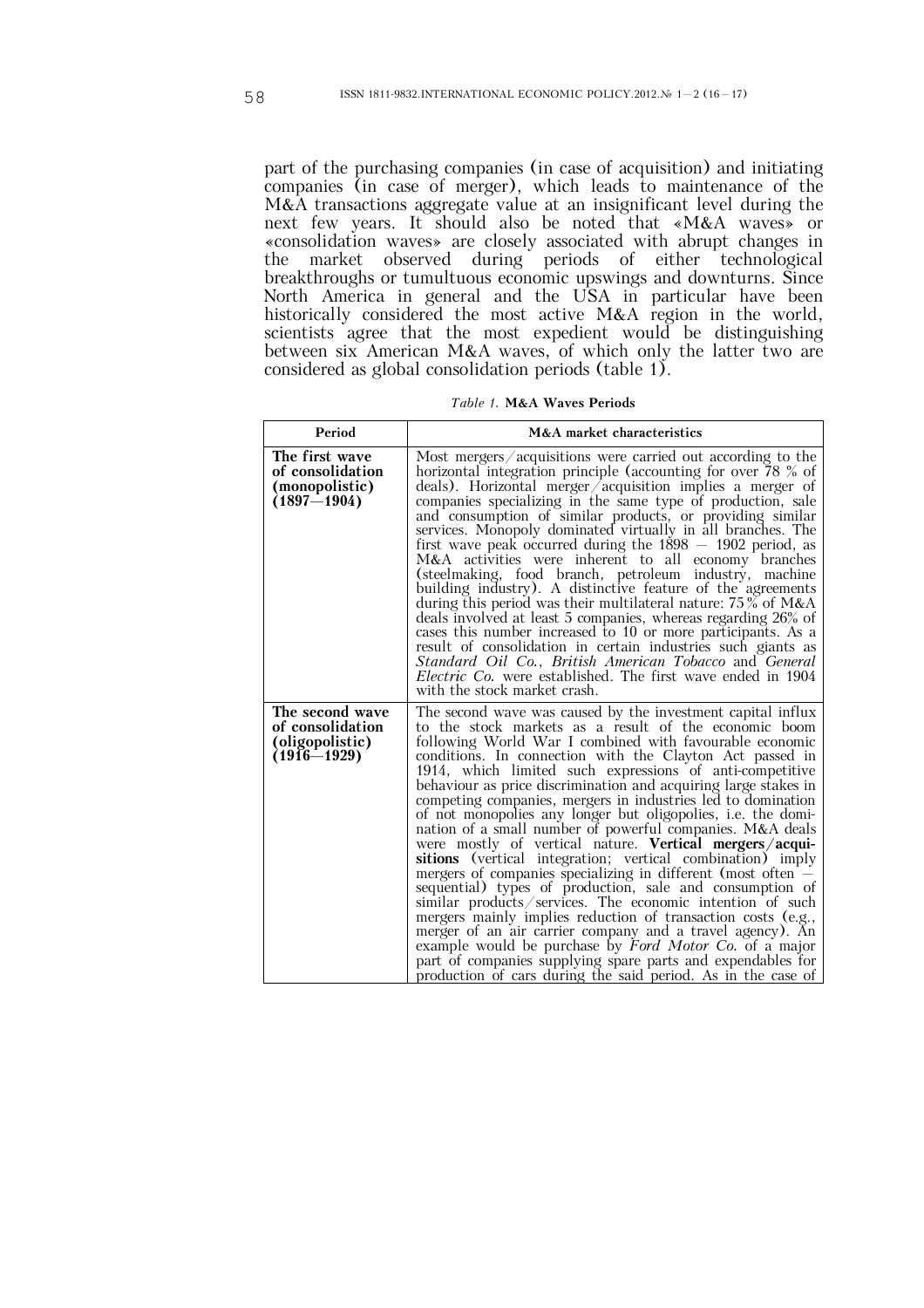|                                                                                                       | the first wave, the decline in the mergers and acquisitions<br>market occurred no the «black Thursday» in 1929.                                                                                                                                                                                                                                                                                                                                                                                                                                                                                                                                                                                                                                                                                                                                                                                                                                                                                                                                                                                                                                                                                                                                                                                                                                                                                                                     |  |  |
|-------------------------------------------------------------------------------------------------------|-------------------------------------------------------------------------------------------------------------------------------------------------------------------------------------------------------------------------------------------------------------------------------------------------------------------------------------------------------------------------------------------------------------------------------------------------------------------------------------------------------------------------------------------------------------------------------------------------------------------------------------------------------------------------------------------------------------------------------------------------------------------------------------------------------------------------------------------------------------------------------------------------------------------------------------------------------------------------------------------------------------------------------------------------------------------------------------------------------------------------------------------------------------------------------------------------------------------------------------------------------------------------------------------------------------------------------------------------------------------------------------------------------------------------------------|--|--|
| Period                                                                                                | M&A market characteristics                                                                                                                                                                                                                                                                                                                                                                                                                                                                                                                                                                                                                                                                                                                                                                                                                                                                                                                                                                                                                                                                                                                                                                                                                                                                                                                                                                                                          |  |  |
| The third wave<br>of consolidation<br>(conglomerate)<br>$(1965 - 1973)$                               | The increasing third wave of M&A activity in the USA<br>was largely due to the economic boom in the world<br>economy of 1960s-1970s, ensuing rapid growth of share<br>prices in the stock markets, which in turn has lead to<br>wider use thereof as a means of payment when concluding<br>M&A agreements. At the same time the process of payment<br>by shares was simplified due to introduction of the first<br>convertible securities during this period. According to the<br>FTC (Federal Trade Commission) estimations, during 1965<br>to 1975 80 % of M&A deals entailed formation of<br>conglomerations, whereas the number<br>οf<br>«pure<br>conglomerate» M&A deals increased from 10.1 % (1948 -<br>1955) to 45.5 % (1972–1979). At the same time, the n?-<br>mber of horizontal mergers decreased significantly from<br>$39\%$ (1948 – 1955) to $12\%$ (1964 – 1971).                                                                                                                                                                                                                                                                                                                                                                                                                                                                                                                                                   |  |  |
| The fourth wave<br>of consolidation<br>(The wave<br>of corporate<br>incentives)<br>$(1981 - 1989)$    | A significant increase in the number and value of $M&A$<br>deals in the early 1980s reflected profound changes in the<br>economic and financial climate, which were characteristic<br>for this period (significant role was played by the<br>steadiness of the world economy growth process in $1982 -$<br>1990). The peak of activity occurred in $1984 - 1989$ , with<br>the most pronounced tendency being rapid growth of<br>hostile takeover share in the aggregate value of M&A deals<br>some years reaching $25\degree$ %). Hostile takeover<br>(in<br>(unfriendly takeover) implies acquisition at which the<br>acquiring company attempts to gain control of the target<br>company by purchasing its shares in the market without<br>consent of the top management or major shareholders of<br>the latter. Another feature of this period was related to the<br>nature of the agreements, with widespreading mega-<br>mergers/mega-acquisitions and the number of deals worth<br>over USD 100 million increasing 24 times $(1974 - 1986)$ .<br>Using debt obligations as a funding source for $M&A$ deals<br>(LBO deals) has become a norm for most<br>of the<br>participating companies. Leveraged buy-out<br>implies<br>purchase of the major share in the target company, which<br>is financed by issuing new shares or by loans to be repaid<br>by the acquiring company (its own assets serving as loan<br>security). |  |  |
| The fifth wave<br>of consolidation<br>(The wave of<br>international<br>agreements)<br>$(1992 - 2000)$ | Starting with 1988, M&A waves take on international<br>scale, since as resulted from nearly 100-year long<br>consolidation, most sectors of the world economy are<br>headed by international companies whose influence on<br>the M&A process has become most crucial and dominant<br>(this is confirmed, in particular, by the tendency of<br>mega-deals growth (if late in 1980s their share in the<br>total value of international mergers/acquisitions was<br>40–42 %, then in 1998 it made 60%, and in $2000 - 75.7$ %)).<br>The primary motive for the most part of merger/<br>acquisition deals during that period was the desire of                                                                                                                                                                                                                                                                                                                                                                                                                                                                                                                                                                                                                                                                                                                                                                                          |  |  |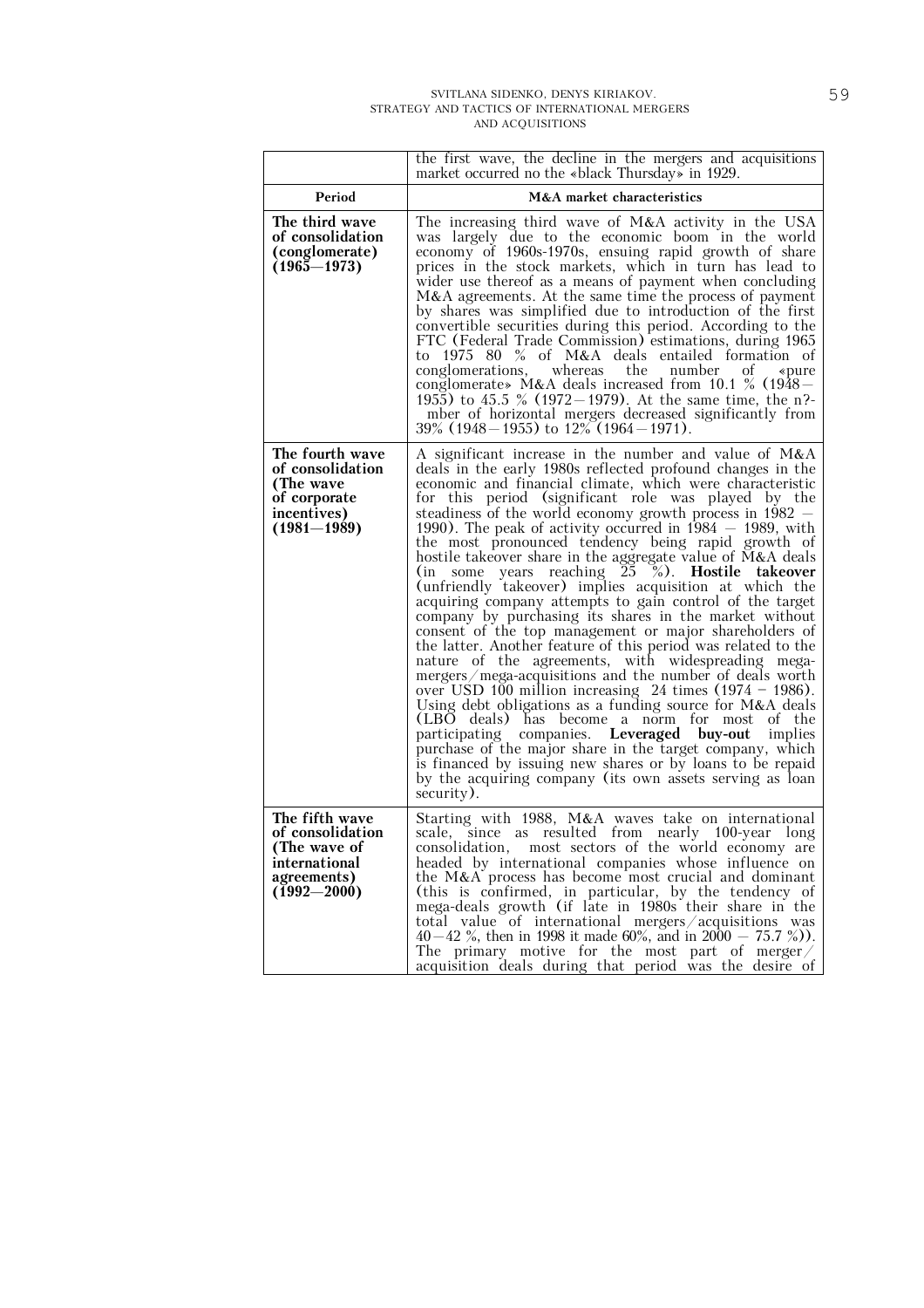|                                                                                                       | transnational companies to ensure stability of their own<br>development under the ever-changing market conditions.                                                                                                                                                                                                                                                                                                                                                                                                                                                                                                                                                                                                                                                                                                                                                                                                                                                                                                                                                                                                                                                                                                                                                                                                                                                                                                                                                                                                                                                                                                                                                                                                                                                                                                                                                                                                                                                                                                                                                                                                                                                                                                   |
|-------------------------------------------------------------------------------------------------------|----------------------------------------------------------------------------------------------------------------------------------------------------------------------------------------------------------------------------------------------------------------------------------------------------------------------------------------------------------------------------------------------------------------------------------------------------------------------------------------------------------------------------------------------------------------------------------------------------------------------------------------------------------------------------------------------------------------------------------------------------------------------------------------------------------------------------------------------------------------------------------------------------------------------------------------------------------------------------------------------------------------------------------------------------------------------------------------------------------------------------------------------------------------------------------------------------------------------------------------------------------------------------------------------------------------------------------------------------------------------------------------------------------------------------------------------------------------------------------------------------------------------------------------------------------------------------------------------------------------------------------------------------------------------------------------------------------------------------------------------------------------------------------------------------------------------------------------------------------------------------------------------------------------------------------------------------------------------------------------------------------------------------------------------------------------------------------------------------------------------------------------------------------------------------------------------------------------------|
| Period                                                                                                | M&A market characteristics                                                                                                                                                                                                                                                                                                                                                                                                                                                                                                                                                                                                                                                                                                                                                                                                                                                                                                                                                                                                                                                                                                                                                                                                                                                                                                                                                                                                                                                                                                                                                                                                                                                                                                                                                                                                                                                                                                                                                                                                                                                                                                                                                                                           |
| The fifth wave<br>of consolidation<br>(The wave of<br>international<br>agreements)<br>$(1992 - 2000)$ | In the West, horizontal M&A deals become popular again as<br>during 1900 – 1950s, with the popularity reaching its peak in<br>$1998 - 2000$ , as the largest consolidation deals in history were<br>made. The process of European countries consolidation (EU<br>establishment in 1993) and access to Eastern European and<br>Asian markets after the collapse of the Soviet Union also had a<br>significant effect on the increase in the number of agreements<br>during the 1990s (26.2 thousand agreements were concluded in<br>1998 exceeding respective number of 1990 by 2.2 times (with<br>their value increasing fivefold). The merger in media industry<br>as <i>America Online</i> (AOL) Internet company acquired its rival<br>TimeWarnerInc. publishing concern for USD 164.75 billion in<br>2000 is considered to be the climax of this consolidation period.<br>Two months after concluding the most expensive M&A<br>agreement in the history the infamous «dot-com bubble»<br>occurred. The M&A market figures fell from USD 3.35 trillion.<br>(in 2000) to USD 1.78 trillion (in 2001).                                                                                                                                                                                                                                                                                                                                                                                                                                                                                                                                                                                                                                                                                                                                                                                                                                                                                                                                                                                                                                                                                                             |
| The sixth wave<br>of consolidation<br>(The wave of<br>mega-deals)<br>(2002-first half<br>2008)        | The cheap money era led to the total domination of LBO type<br>of deals (in 2005 annual average price of such a deal was at the<br>level of USD 0.49 billion, whereas in two years it reached<br>USD 1.3 billion). The leading sectors in terms of the mega-<br>deals number were pharmaceuticals industry ( <i>AventisSA</i><br>acquired Sanofi-Synthelabo SA for USD 60.24 billion), power-<br>generating sector (merger between RoyalDutchPetroleum and<br>ShellTransport & Trading worth USD 74.35 billion) and<br>telecommunications sector (in 2006 AT $&$ T ( <i>American</i><br>Telephone and Telegraph Company acquired BellSouth Corp.<br>for USD 72.67 billion). During $2006 - 2007$ it seemed that<br>nothing could restrain the rapid growth in the number of LBO<br>mergers/ $\alpha$ acquisitions agreements concluded. During these two<br>years, the value of LBO deals amounted to USD 1.4 trillion,<br>which is equivalent to one third of this type mergers $/$ acquisi-<br>tions deals concluded at all times. At the same time, many<br>LBO-agreements of $2006 - 2008$ show the following trend:<br>stable growth in profits of target companies enabled the<br>acquiring companies/initiating companies to improve their<br>loan interest coverage ratio, while the share of hostile takeovers<br>showed drastically rapid growth (from 4 % in 2000 to 20% in<br>$2008$ ) along with the possibility of «losing» the earning asset.<br>At the peak of M&A activity in 2007, about 47 % of M&A<br>deals were made in the USA and the Great Britain. The onset<br>of the global financial crisis in the summer of 2008 put an end<br>to the «cheap loans» and led to circa 40 % collapse of M&A<br>market to USD 2.5 trillion late in 2008. One of the first to<br>suffer the global financial crisis effect was company <i>Thomson</i><br>Reuters, one of the largest news agencies in the world<br>(established in 2007 as a result of Thomson Corporation from<br>Canada acquiring <i>British Reuters Group</i> for USD 17 billion).<br>Its net profit for the first half of 2008 fell by 38.9 % (to USD<br>367 million) along with a turnover increase by 43.1% (to USD<br>4.96 billion). |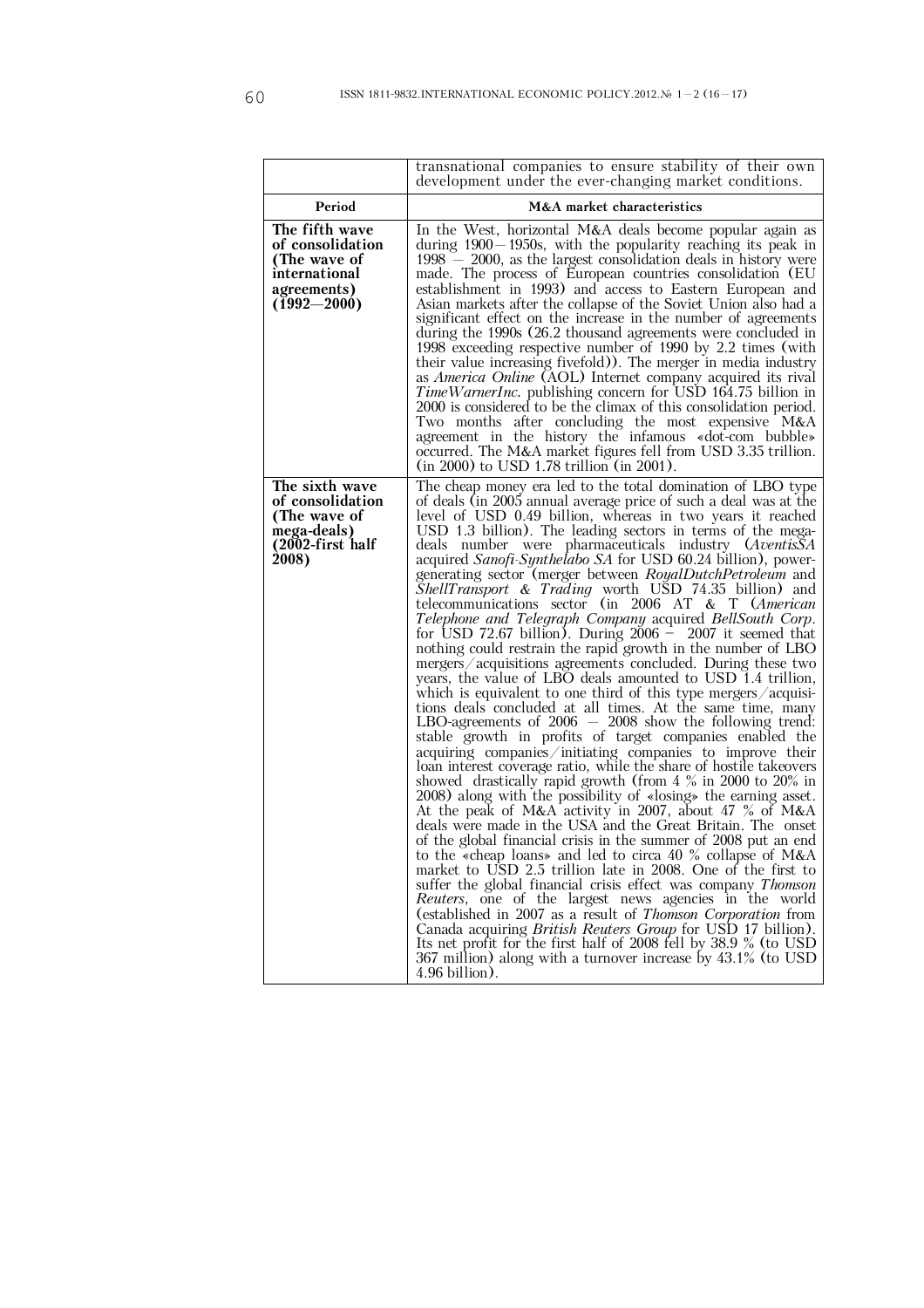Source: Financial Times Special Report: Deals and Dealmakers (2010): 27 p.

It must be emphasized that each wave of mergers and acquisitions was characterized by a motivation of its own: from obtaining monopoly power and expanding sales markets for the first waves to a more diversified motivation of the subsequent waves implying synergies and cost reduction due to scales for the latest waves. Regarding the third and fourth waves managerial motivation was crucial, as shown in table 2.

*Table 1.* **The Basic Motives for Companies in Terms of Merger and Acquisition Cyclical Waves** 

| No.                                        | Merger and acquisition<br>motivation       | Wave I | Wave II | Wave III Wave IV | Wave V | Wave VI |
|--------------------------------------------|--------------------------------------------|--------|---------|------------------|--------|---------|
| $\mathbf{1}$                               | monopoly<br>Obtaining<br>power             |        |         |                  |        |         |
| $\overline{2}$                             | Expanding sales<br>markets                 |        |         |                  |        |         |
| Accessing target<br>3<br>company resources |                                            |        |         |                  |        |         |
| 4                                          | Synergy                                    |        |         |                  |        |         |
| 5                                          | Cost reduction due to<br>scales            |        |         |                  |        |         |
| 6                                          | Production<br>diversification              |        |         |                  |        |         |
| 7                                          | Tax motives                                |        |         |                  |        |         |
| 8                                          | Company<br>underestimation                 |        |         |                  |        |         |
| 9                                          | Managerial «pride»                         |        |         |                  |        |         |
| 10                                         | Inefficient<br>manage-<br>ment elimination |        |         |                  |        |         |

Source: Aiello R. J., *Harvard Business Review on Mergers and Acquisitions*, second ed. (Boston: Harvard Business School Press, 2010): p.192

It should be noted that each of the above M&A waves should be considered as a separate new phenomenon requiring application of new theories, analysis forms and hypotheses. Detailed reviewing the global M&A market activity period from 2002 to the present day (fig. 1) allows distinguishing between the following inherent tendencies:

• the number of M&A deals after the collapse in 2008 which continued during 2009 shows the average annual growth of 2 % during the 2009 — 2011 period, however, the figure of 2011 was by 21 % lower than 33.4 thousand M&A deals concluded during 2007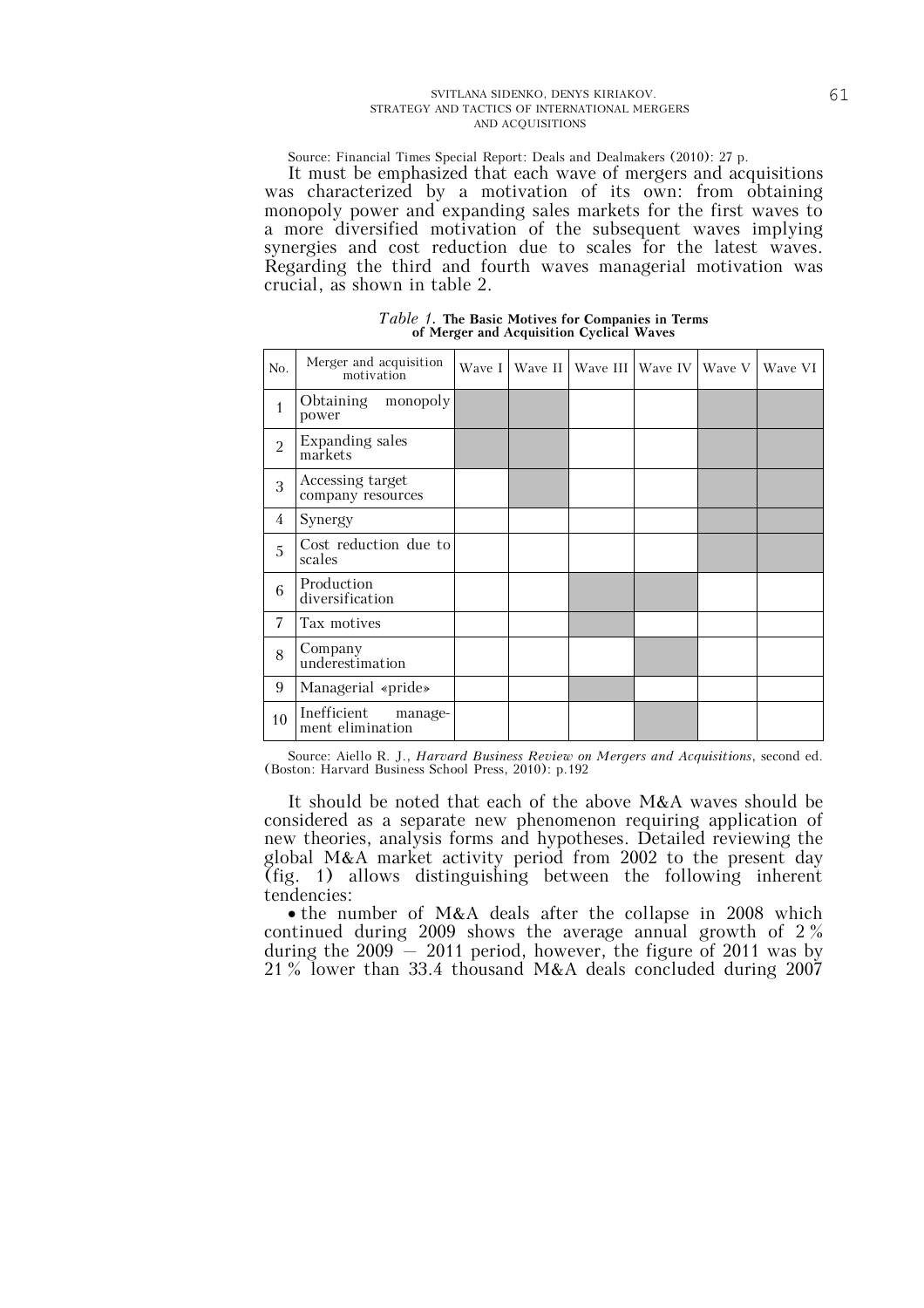(at the same time, the value of deals made in  $2009 - 2011$  grew more slowly  $-$  at the average of 1.24 %);

 according to Bloomberg, the average M&A deal value in 2011 made USD 86.4 million (the average for the recent three years being USD 81.9 million), which is by  $32\%$  lower than the peak figure of 2006 (USD 127 million). This indicates a significant decrease of opportunities for funding the agreements after the second half of 2008, since free access to the primary source of the deal payment, i.e. money (in 2011, it accounted for the share of 72 %) is now complicated by the eurozone and the U.S. banking sector debt crisis;

 starting with 2004, the monetary share of M&A activity in the emerging markets has been showing steady increase (even during the crisis period): from  $9\%$  (2004) to almost 29 % (2011). Through acquisitions (particularly, international), companies from less developed countries usually do not seek traditional synergy and do not attempt to reduce their own costs. They acquire Western companies aimed at gaining complementary competencies), i.e. learning to apply (use) such assets as technologies and brands, and well as such competencies as new business models or innovative skills, which helps them to become global leaders.<sup>1</sup>



Source: Bloomberg Global Legal Advisory Mergers&Acquisitions Rankings (2011), p.  $5 - 40$ 

<sup>&</sup>lt;sup>1</sup> Bloomberg Global Legal Advisory Mergers&Acquisitions Rankings (2011), p. 7-35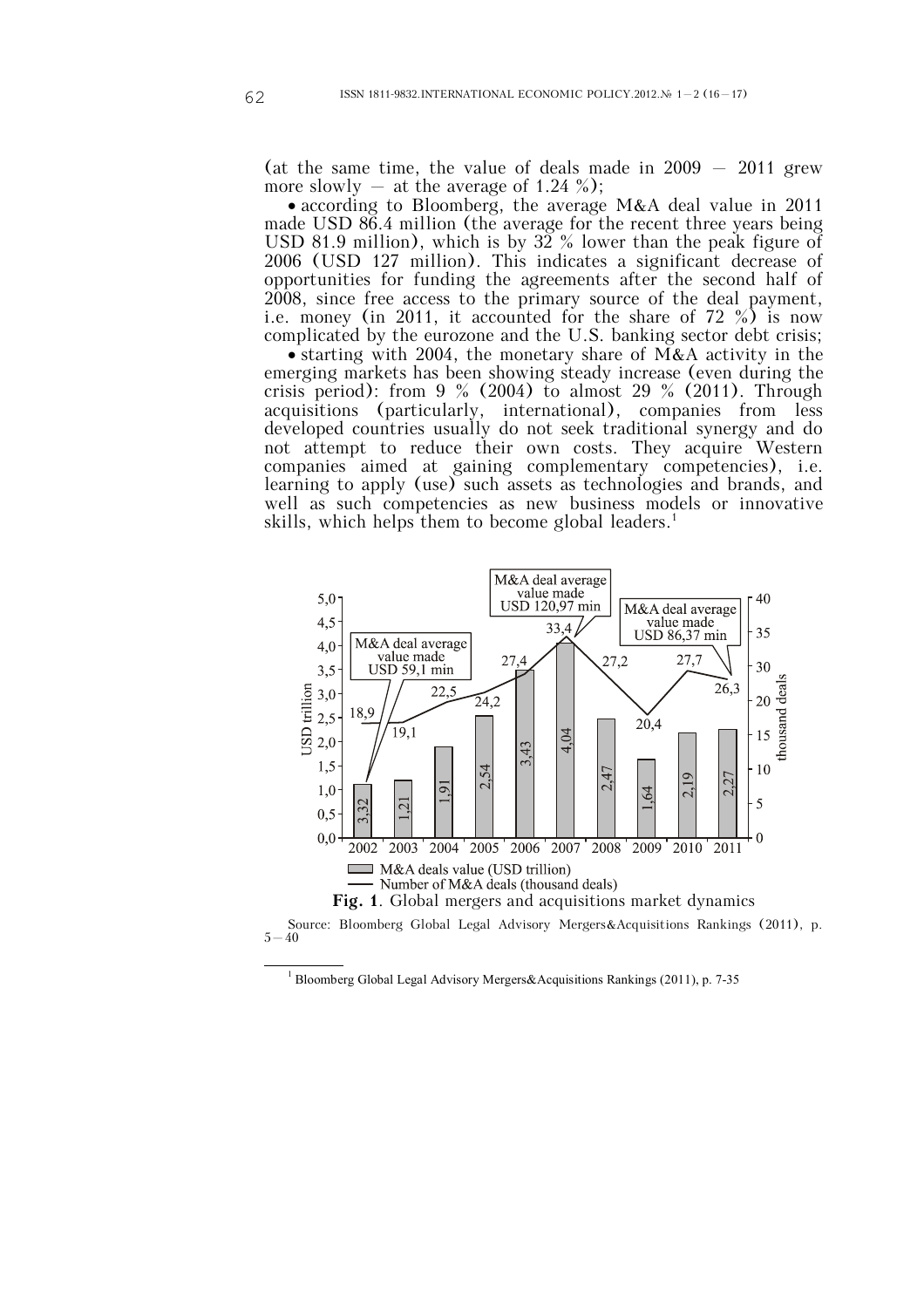In addition, the developing countries will adopt and master more high-tech products manufactured by Western companies. Aimed at achieving their goals, the companies from developing countries use new methods of objectives identification and consolidation. They acquire only in order to achieve strategic goals; they do not completely assimilate acquired companies (no total integration takes place); the board of directors focuses on long-term acquisition planning and evaluation of results. One of the companies taking this road is *Hindalco* (India), which used the M&A tool in order to become one of the largest aluminium producers in the world. During this process, the mass market Indian player transformed into a global integrated company, and in 7 years alone increased its income by 30 times, from USD 500 million to USD 15 billion<sup>1</sup>.

The share of mega-deals exceeding USD 1 billion in the aggregate value of agreements in 2007 amounted to circa 66 %, whereas today this figure does not exceed 45 %, which is by 5 % less than the value of 2002. Major M&A deals are still traditionally made in such sectors as media, power generation, finance, medicine and pharm- ?ceuticals, telecommunications (table 3).

| $M&A$ deal subject / acquirer (initiator)               | Year | Value,<br>USD bln | <b>Sector</b>                     |
|---------------------------------------------------------|------|-------------------|-----------------------------------|
| Time Warner/AOL                                         | 2000 | 164,75            | Media                             |
| Rio Tinto/BHP Billiton                                  | 2007 | 152               | Power generation                  |
| ABN Ambro Holdings Royal Bank<br>of Scotland            | 2007 | 95.6              | Finance                           |
| Warner Lambert / Pfizer                                 | 2000 | 93,4              | Medicine and<br>pharmaceuticals   |
| SmithKline Beecham/ GlaxoWellcom                        | 2000 | 75,96             | Medicine and pharm-<br>aceuticals |
| Transport&Trading/<br>Royal<br>Shell<br>Dutch Petroleum | 2004 | 74,35             | Power generation                  |
| BellSouth Corp./AT&TInc.                                | 2006 | 72,67             | Telecommunications                |
| AT&A Broadband / Comcast                                | 2001 | 72,04             | Telecommunications                |
| Wyeth $/$ Pfizer Inc.                                   | 2009 | 63,266            | Medicine and<br>pharmaceuticals   |
| Aventis SA/ Sanofi-Synthelabo SA                        | 2004 | 60,24             | Medicine and<br>pharmaceuticals   |

*Table 3.* **Major M&A Deals of the 21st Century**

Source: Ryabkova D., "Merge and Take Over," *Investgazeta*, No. 1—2 (18—24.01 2010): p. 15

<sup>1</sup> Kumar N., "How Emerging Giants Are Rewriting The Rules Of M&A.," *Harvard Business Review* (May 2009): p. 116-117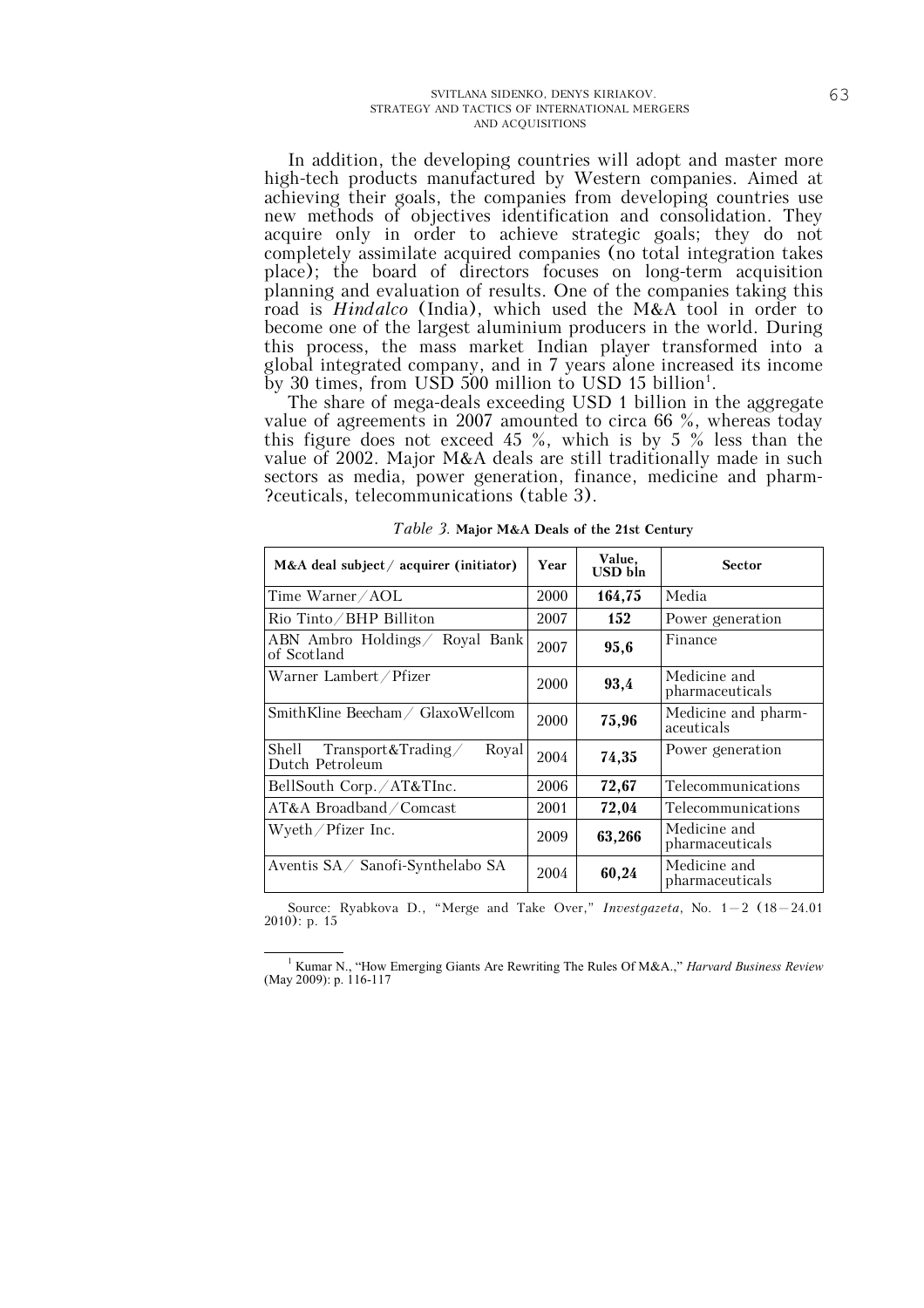When reviewing M&A from the perspective of the sectors in which the relevant mergers/acquisitions take place (table 4), it should be noted that the greatest increase in activity during 2002 — 2008 was demonstrated by the financial sector (its share increased from 23 % to 28 %), which following the global banking system collapse in mid-2008 gave the gained ground but still remains the leader in comparison with other areas of economic activity (the closest sector in terms of share is that of noncyclic consumer goods/services with the share of 16 % (2011)). The most major deal in the financial sector was takeover of *Prologis by AMB Property Corp.* for USD 16.5 billion.

*Table 4.* **Sectoral Structure of International Mergers and Acquisitions In 2002 — 2011, %**

| Sectors                                    | 2002    | 2008   | 2011    |
|--------------------------------------------|---------|--------|---------|
| Financial sector                           | 23 %    | 28 %   | $18 \%$ |
| Cyclic consumer goods/services sector      | 20 %    | 20 %   | $10\%$  |
| Noncyclic consumer goods/services sector   | 9%      | $7\%$  | 16 %    |
| Power generation                           | $7\%$   | $9\%$  | $15 \%$ |
| Telecommunications                         | $14\%$  | 11 $%$ | $10\%$  |
| Heavy and light industry                   | 11 $%$  | $8\%$  | 11 $%$  |
| Utilities, trade and other services sector | $8\%$   | $5\%$  | 6 $%$   |
| Base materials sector                      | $5\%$   | $8\%$  | $9 \%$  |
| Process engineering sector                 | $3\%$   | $3\%$  | $4\%$   |
| Others                                     | $0.5\%$ | $1\%$  | $1\%$   |

Source: Bloomberg Global Legal Advisory Mergers & Acquisitions Rankings (2011), p.  $12 - 18$ 

Consumer goods sector along with telecommunications sector, power generation sector, heavy and chemical industry remain the most attractive for applying the M&A tool. Examples are global deals (with the agreement subject company being global) made in 2011, with the following among them: purchase of *T-Mobile USA Inc*. by *AT&T Inc*. (its competitor) for USD 39 billion, *El Paso Corp.* takeover by *Kinder Morgan Inc.* for USD 37.4 billion and the agreement between *Express Scripts Inc.* and *Medco Health Solutions Inc.* worth USD 33.4 billion.

Analysis of geographical changes in terms of global M&A-activity (fig. 2) shows that before the 2008 crisis the value share of M&A deals made at the international level was almost equal to the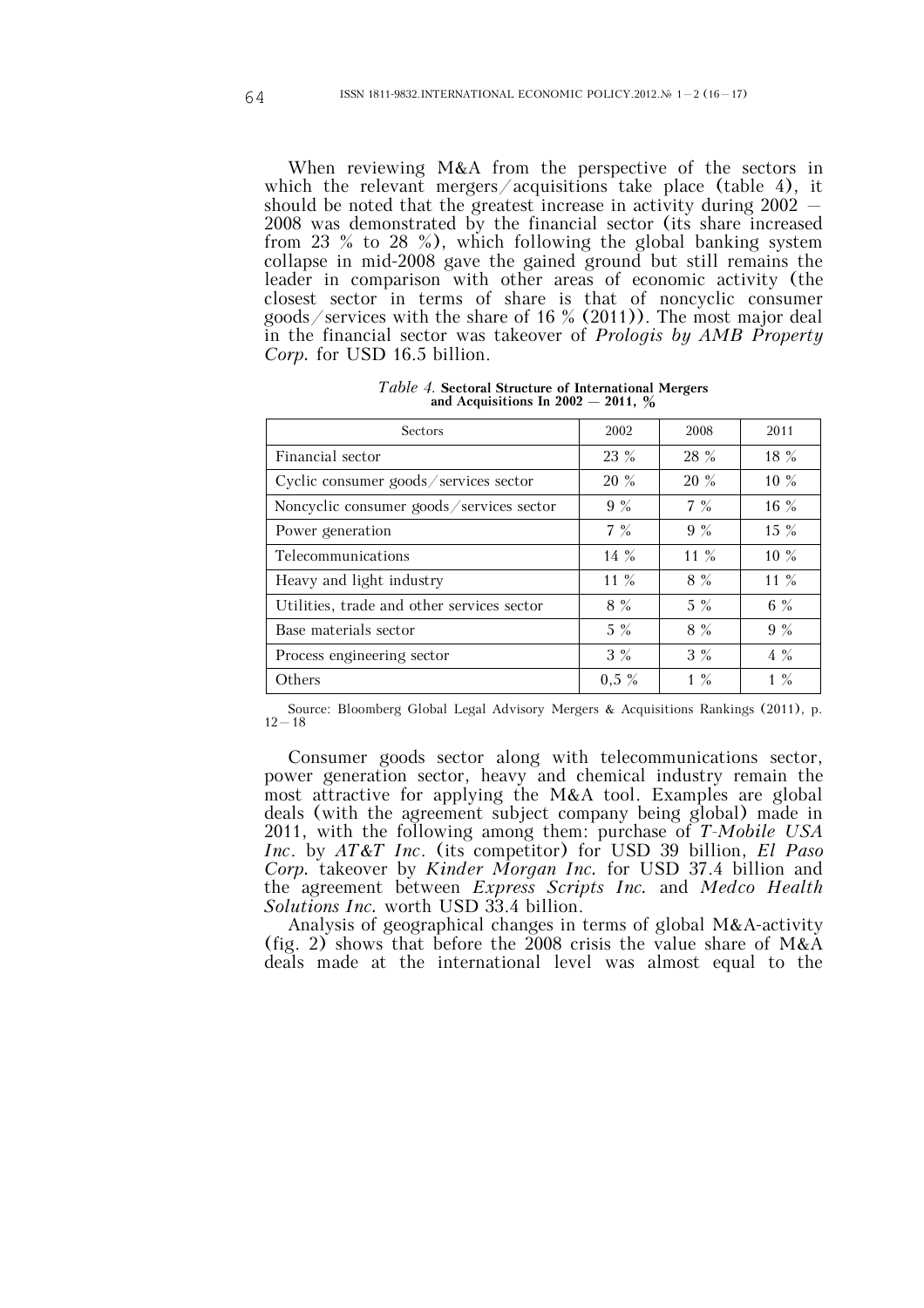proportion of so-called 'domestic' agreements (45 % vs 55 % respe- ?tively). In 2011, the number of cross-border mergers and acquisit ons fell significantly making 33.6 % or USD 763.8 billion (according to some investors, the reason was change in potential target search regions by American and European transnational giants of the Asia-Pacific Region and the Middle East for the domestic market). The leaders in M&A activity are traditionally North America and Western Europe, whose share in 2011 amounted to 42 % and 24 % respectively.



**Fig. 2.** Volume of M&A deals per regions of the world

Source: Bloomberg Global Legal Advisory Mergers & Acquisitions Rankings (2011), p.  $18 - 28$ 

One should consider the fact that only three of ten mega-deals create real shareholder value for the merged companies (according to D. Harding and Sam Rovit, authors of *Mastering the Merger*). Having analyzed circa 790 deals made by American companies during the period from 1986 to 2001, Bain&Company specialists concluded that the M&A art is directly related to the experience in this field. Companies for which agreements concluding becomes one of the central activities demonstrate better results than those making occasional deals (fig. 3). Primarily, those «rolling the dice» and «sitting on the sidelines» lose.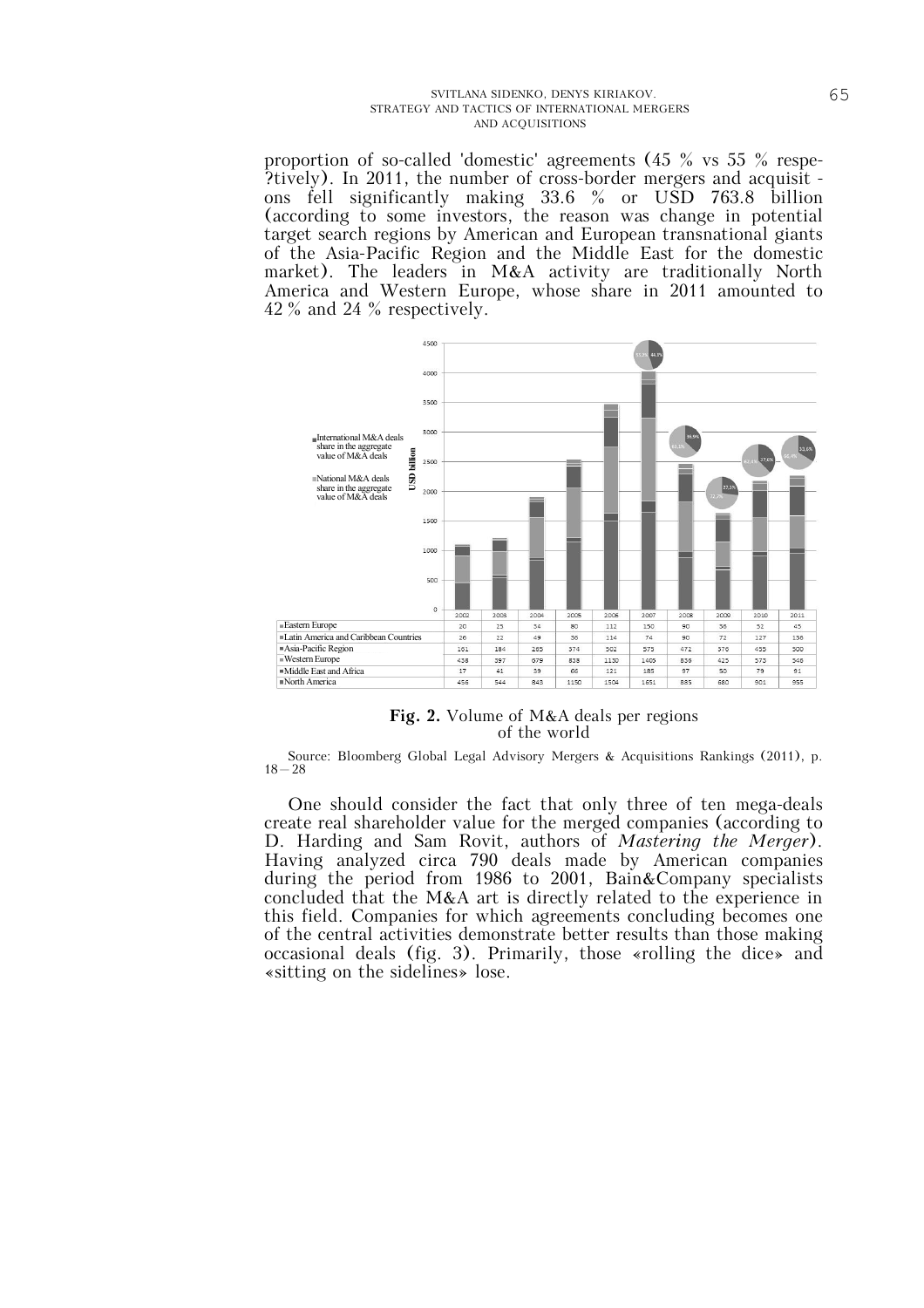

**Fig. 3.** Company groups indexed to average size and M&A deals frequency

Source: Harding D., Rovit S., Cited work, p. 219

### **International mergers and acquisitions strategies**

As noted above, only a third of mergers and acquisitions prove successful. The main success factor is associated with refuting the widespread thesis of such agreements similarity. Instead, each agreement of the kind requires development of an individual strategy. A number of reputable publications researching synergy resulting from mergers and acquisitions are dedicated to this issue. In particular, M. Sirower in his *The Synergy Trap* bestseller draws attention to the inequality of merger success and failure chances and particular difficulty of achieving merger synergy: «Investors around the world have already valued the future expected performance of the target firm. That value equals the pre-acquisition share price. So synergy must translate into performance gains beyond those that are already expected. Simply put, achieving synergy means competing better. But in current hypercompetitive markets, it is a difficult challenge just to achieve the expected performance that is already built into existing share prices  $-$  at a zero premium».<sup>1</sup>

<sup>&</sup>lt;sup>1</sup> Sirower M. L., *The Synergy Trap: How Lose the Acquisition Game* (New York: Free Press, 1997), р. 9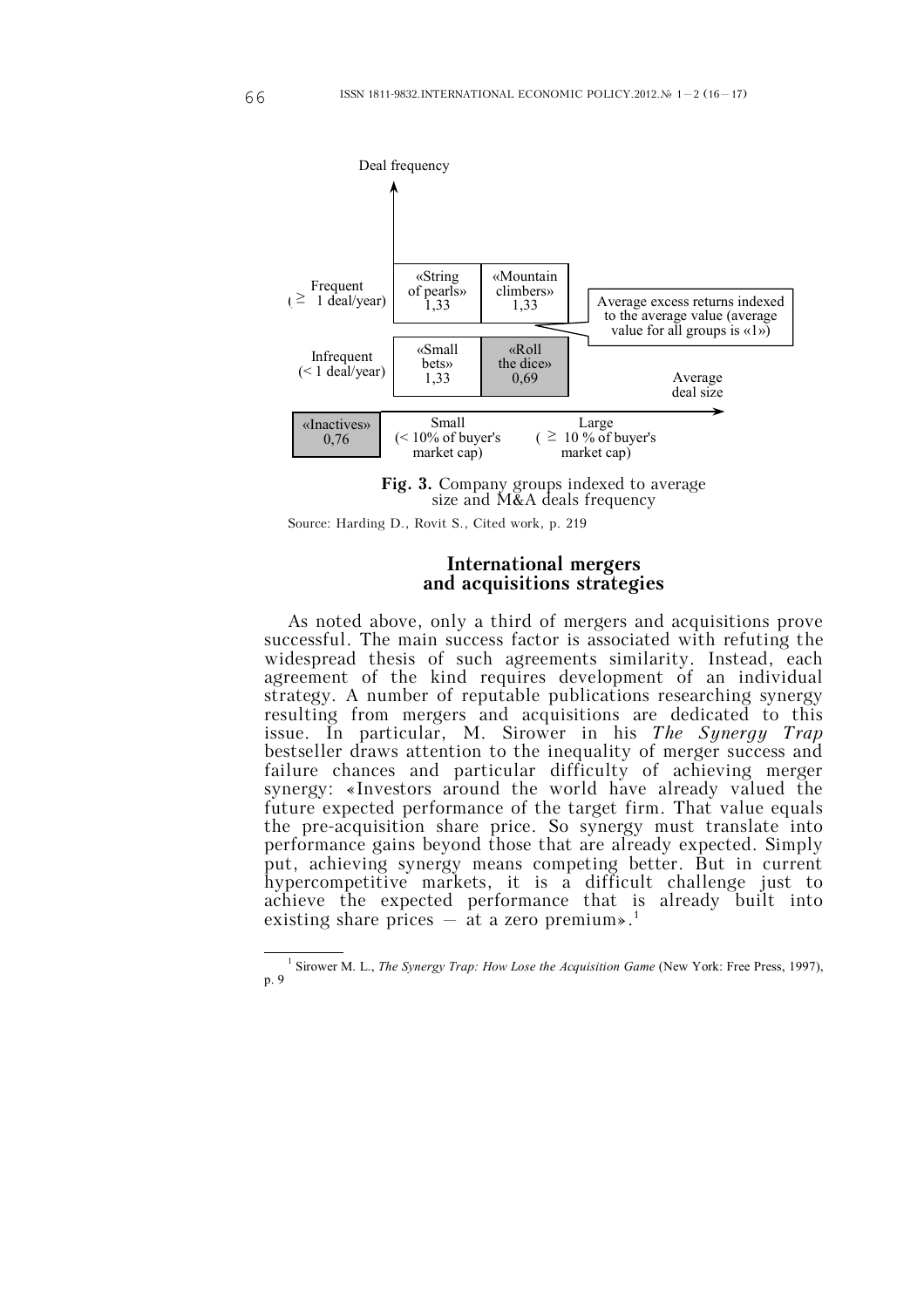From the standpoint of individualized strategic approaches to international mergers and acquisitions, the most effective concept is that of Professor Joseph Bower, Harvard Business School. After a detailed study of hundreds of M&A deals worth over USD 500 million the author has formulated five strategies adhered to by international companies initiating such deals, and a range of challenges accompanying implementation thereof.<sup>1</sup> In this regard, two key features of the conducted study should be noted:

1. Prior to this study no author of a book or an article related to M&A attempted to establish a link between the strategic intent of the acquiring company (or both companies in case of a merger) and its effect on the integration process. The study was conducted using the **resources-processes-values-framework structure**. **Resources** imply tangible (money, materials, human resources, etc.)  $\neq$  intangible (information, brands and relationship) assets; **processes** imply all activities converting resources into goods and services, **values** (including general idea of what the company «owes» to the employees and vice versa; what kind of actions (behaviour) and values are approved by the company) support decisions taken by employees and determine the decision-taking process.

2. The key challenge that may accompany any M&A deal is the so-called «bluefish phenomenon». The essence of this phenomenon is explained by the author via detailed description of a situation when a hungry family of predatory bluefish attacks a stock of herring dividing it into a few small groups in order to further ruthlessly deal with disoriented and confused victims. Joseph Bower compares this type of bluefish hunting with the fish being in a state of uncontrollable desire to eat as much as possible at any price to the behaviour of some CEOs who under conditions of excess capital and excessive concern with finding ways for their companies growth start to make lots of random M&A deals (since acquisition or merging is a process no less exciting than the desire to grow and develop faster). Even if such agreements prove successful, the reason for that is not a brilliant strategy, detailed preparation and skilled approach, but most likely, a simple combination of luck and persistence. At that, the cost of error is too high: loss of the CEO office as well as the threat to independence of the target company/initiating company.

Further we shall consider these strategies in more detail accor- ?ing to J. Bower's methodology.

<sup>-</sup><sup>1</sup> Bower J. L., "Not All M&As Are Alike – and That Matters," *Harvard Business Review* (March 2001): p. 93-94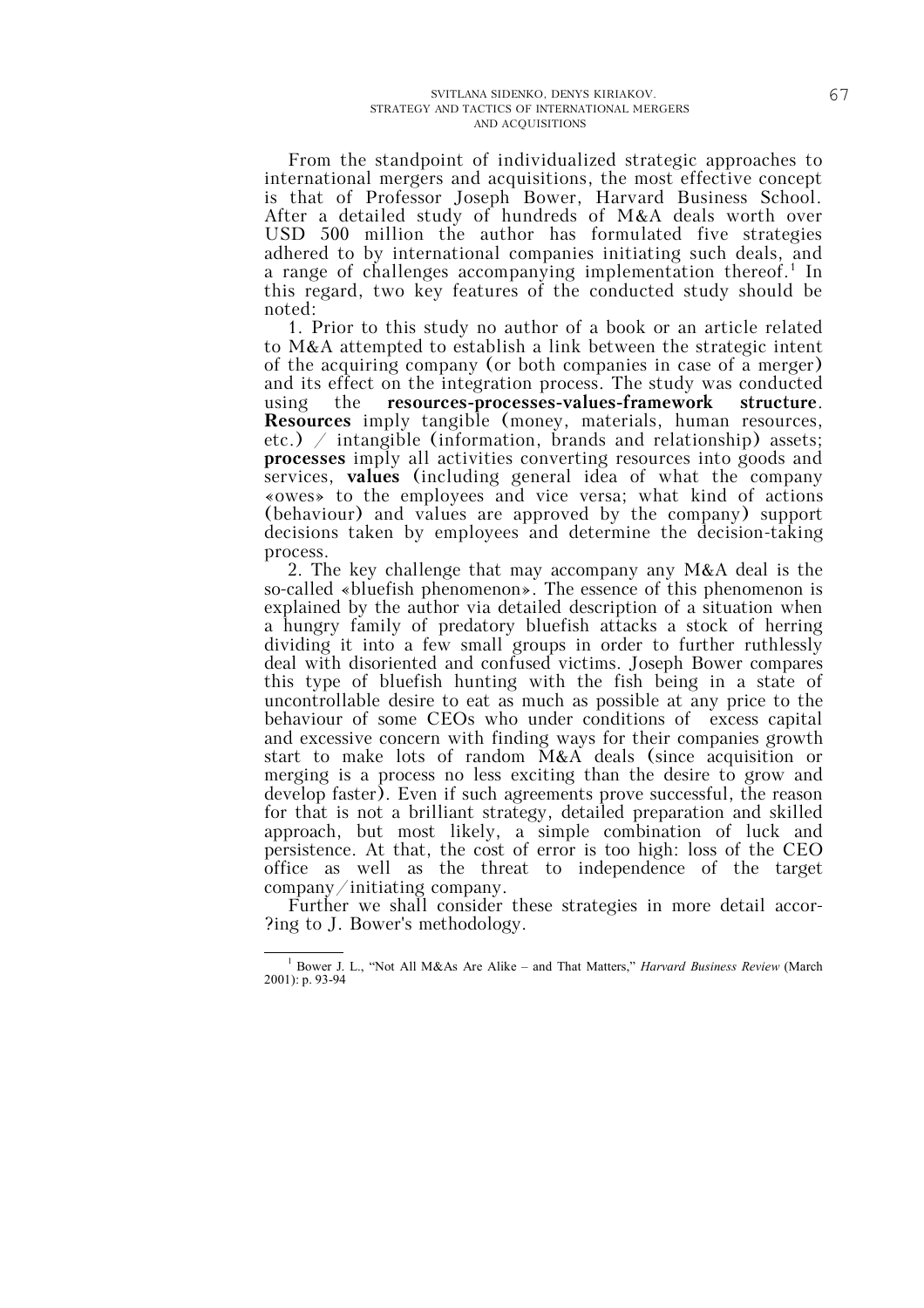|                  | Overcapacity strategy                                                                                                                                                                                                                                                                                                                                                                                                                                                                                                                                                                                                                                                                                                                                                                                                                                                                                                                                                                                                                                                                                                                                                                                                                                                                                                                                                                                                                                                                                                                |                                                                                                                                                                                                                                            |  |  |  |
|------------------|--------------------------------------------------------------------------------------------------------------------------------------------------------------------------------------------------------------------------------------------------------------------------------------------------------------------------------------------------------------------------------------------------------------------------------------------------------------------------------------------------------------------------------------------------------------------------------------------------------------------------------------------------------------------------------------------------------------------------------------------------------------------------------------------------------------------------------------------------------------------------------------------------------------------------------------------------------------------------------------------------------------------------------------------------------------------------------------------------------------------------------------------------------------------------------------------------------------------------------------------------------------------------------------------------------------------------------------------------------------------------------------------------------------------------------------------------------------------------------------------------------------------------------------|--------------------------------------------------------------------------------------------------------------------------------------------------------------------------------------------------------------------------------------------|--|--|--|
| Example          | $\bullet$ Daimler-Benz<br>and Strategic<br>objectives<br>Chrysler merger<br>• Chemical Bank take-<br>over of Manufacturers<br>and<br>Chase<br>Hanover<br>banks                                                                                                                                                                                                                                                                                                                                                                                                                                                                                                                                                                                                                                                                                                                                                                                                                                                                                                                                                                                                                                                                                                                                                                                                                                                                                                                                                                       | > Elimination of production capacity<br>problems;<br>> Market share increase;<br>> Operational efficiency improve-<br>(solving certain<br>business<br>ment<br>function and $\bar{\smash{7}}$ or business process<br>duplication problems). |  |  |  |
| <b>Features</b>  | domination);<br>increasing consolidation level in the industry.                                                                                                                                                                                                                                                                                                                                                                                                                                                                                                                                                                                                                                                                                                                                                                                                                                                                                                                                                                                                                                                                                                                                                                                                                                                                                                                                                                                                                                                                      | - characteristic of such developed (mature) branches as automobile building<br>industry, steelmaking and petrochemical industries (usually with oligopoly<br>allows giant companies to lower their costs under conditions of ever          |  |  |  |
| Main<br>problems | Resources<br><b>1.1</b> Managers of the target company will offer serious resistance to any<br>attempt of selling even one asset of the previous company (after $M&A$ deal),<br>because they had directly participated in creation and development thereof;<br>1.2 There is a high probability that the price of the target company will be<br>overestimated:<br><b>1.3</b> Since such agreements usually are mega-deals, each time they are<br>executed as for the first time, therefore target company has no possibility of<br>making use of the previous experience;<br><b>1.4</b> Formation of the top management team of the company established as a<br>result of merging is a long, clandestine and overly politicized process. Each<br>managerial team stands for its own interests, which is reflected at all<br>hierarchical levels of the organization and, ultimately, impairs business<br>activity;<br><b>1.5</b> The combined company may leave All (or a greater part) of professionals<br>due to whom the company had been successful in the past may leave the<br>newly created company.                                                                                                                                                                                                                                                                                                                                                                                                                           |                                                                                                                                                                                                                                            |  |  |  |
|                  | <b>Processes</b><br><b>1.6</b> The business processes integration is a process not less complicated than<br>personnel uniting (each company has its own elaborate and, in its opinion,<br>perfect systems of results measurement, development of products/services<br>and allocation of resources that are specific to its activities only). Simply<br>imposing systems radically opposite in nature as well as gaining expertise in<br>effective applying thereof may take many years.<br>Values<br>1.7 Experience shows that impenitence of processes and phenomena in two<br>multinational companies with a stable market position and long history of<br>activity makes the process of their merging (integration) extremely compl-<br>eated and time-consuming.<br><b>1.8</b> After conclusion of such agreements the target company will inevitably<br>come off a loser, since it will be obliged to accept the rules and requirements<br>set forth by the acquiring company;<br>1.9 Noncompatibility of the two companies' cultures may prove the main<br>reason for the merger company collapse (for example, in the case of<br>Manufacturers Hanover and Chase takeover by Chemical Bank, the<br>cultures of the New York acquiring company and target company<br>coincided, thus contributing to their successful integration. The case of<br>American automotive company Chrysler merger with its German<br>competitor <i>Daimler</i> shows the effect of the cultures and values<br>incompatibility on the deal result). |                                                                                                                                                                                                                                            |  |  |  |
|                  |                                                                                                                                                                                                                                                                                                                                                                                                                                                                                                                                                                                                                                                                                                                                                                                                                                                                                                                                                                                                                                                                                                                                                                                                                                                                                                                                                                                                                                                                                                                                      | <b>Recommend</b> $\vert$ Shortly after the M&A deal concluding the acquiring company must                                                                                                                                                  |  |  |  |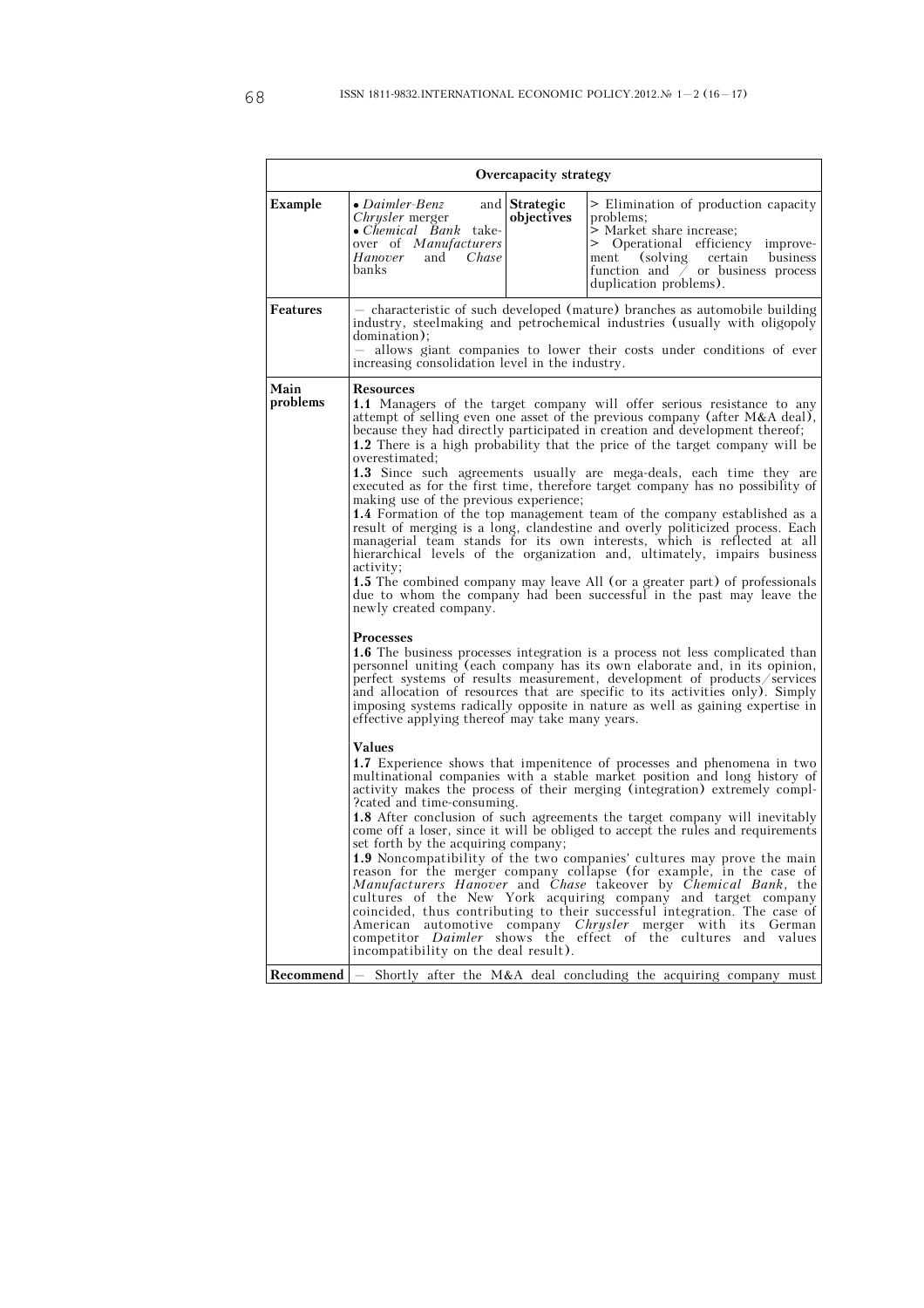| ations | decide as to which plants of the target company will be shutdown, and the       |
|--------|---------------------------------------------------------------------------------|
|        | respective number of employees to be dismissed; it should also work out a       |
|        | detailed rationalization (improvement) plan regarding administrative            |
|        | processes in the merger company.                                                |
|        | - The acquiring company should not consider target company resources as         |
|        | inferior and less essential for efficient performance of the newly created      |
|        | organization. Also, it should not expect smooth and unhindered process of       |
|        | selling assets regarded «extra» by the target company;                          |
|        | - Applying a very responsible approach to organizing both companies             |
|        | personnel adaptation to the new working environment and implementation of       |
|        | processes involving personnel of the merged companies;                          |
|        | - Avoiding attempts to completely eradicate differences between the two         |
|        | companies concerning the country, religion, ethnicity and gender identity;      |
|        | - The higher is the price paid by the acquiring company for target              |
|        | company, the less time will the first have for achieving actual results.        |
|        | However, if objective of M&A deal implies acquisition of values and             |
|        | processes, then synergy should not be expected soon (especially, if the values) |
|        | and processes of both companies are oppositely different).                      |

Many industries exist for a long time in the state of «fragmented representation», i.e. local business does not go beyond local scale, and no company becomes dominant on the national and/or regional scale. Eventually, companies applying effective strategies of their own business development, resort to geographical expansion by acquiring smaller competitors within adjacent territories. This process is called «roll-up». At that, production units becoming property of the acquiring company, do not change their location in case it is crucial for maintaining relationship with customers/clients. For a smaller local target company the «roll-up» agreement may yield the following advantages: opportunity of following corporate culture and approaches to business activity of the national regional industry leader, access to the capital and nationwide product/services sales network, gaining access to the advanced technologies and developments, as well as solving certain problems of competition with larger companies<sup>1</sup>.

|                 | Geographically-competitive strategies                                                                                                                                                                                                                                                                             |  |                                                                                                                         |  |  |  |
|-----------------|-------------------------------------------------------------------------------------------------------------------------------------------------------------------------------------------------------------------------------------------------------------------------------------------------------------------|--|-------------------------------------------------------------------------------------------------------------------------|--|--|--|
| Example         | • Taking over a large number Strategic<br>of local and regional banks by objectives<br><i>Banc One</i> in 1980s – 1990s:<br>• This type of deals contri-<br>buted to establishing lots of<br>modern auditing firms, hotel<br>chains, online consulting com-<br>panies and regional banks                          |  | > Geographical expansion of the<br>company (at that, location of<br>production units<br>acquired<br>remains unchanged). |  |  |  |
| <b>Features</b> | - usually characteristic of the early development stages of any industry;<br>- allow for comprehensive economies of the scale;<br>- result in formation of the giant companies in the branch;<br>- subject to mutual consent of all $M/A$ parties, as implying equal benefits<br>from the deal («win-win deals»). |  |                                                                                                                         |  |  |  |
| Main            | <b>Resources</b>                                                                                                                                                                                                                                                                                                  |  |                                                                                                                         |  |  |  |

<sup>1</sup> Bower J. L., Cited work, p.96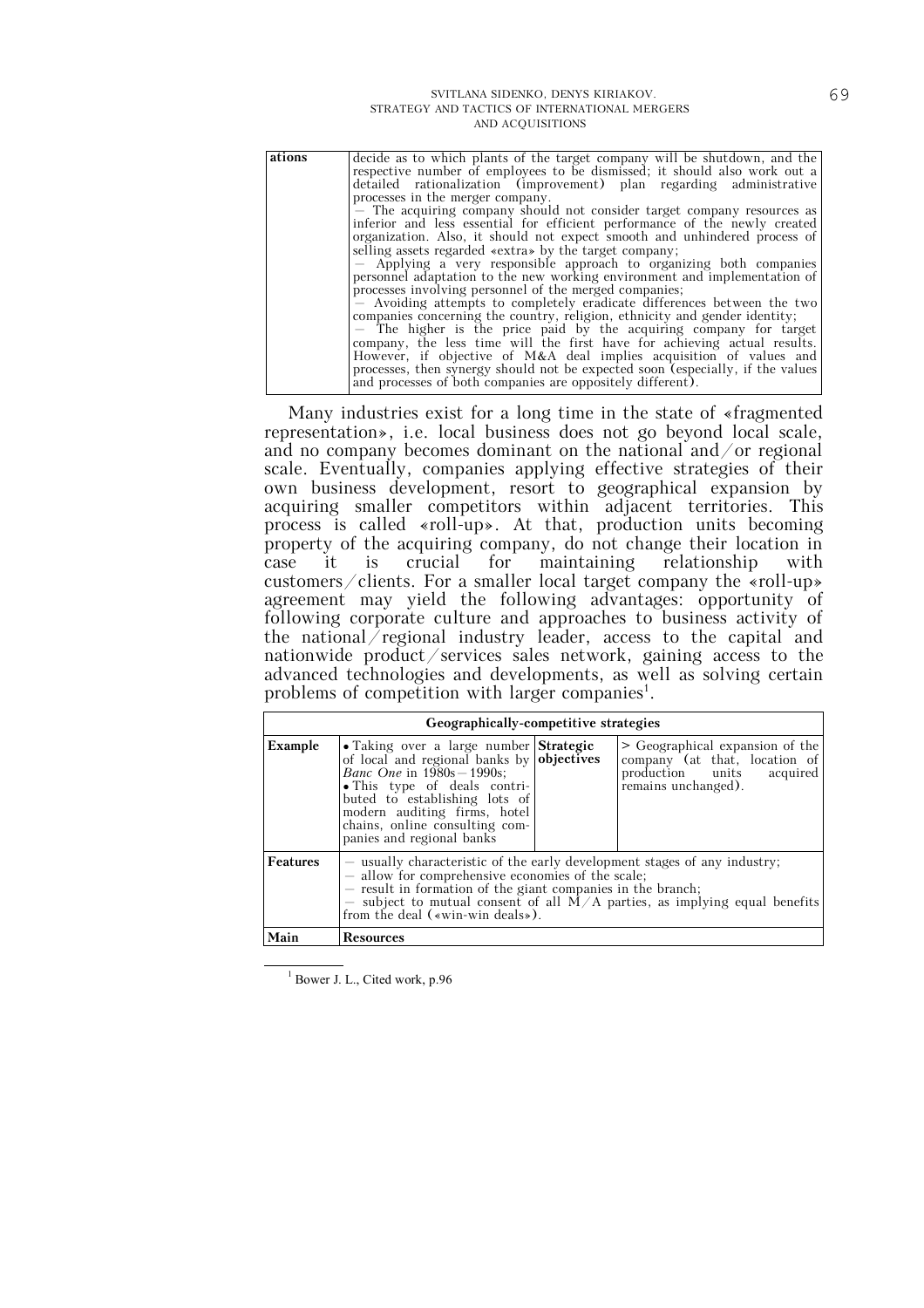| problems             | <b>1.1</b> The resource problem is almost irrelevant for this type with exception of<br>cases that may occur after conclusion of any $M&A$ deal: stating the fact that<br>the target company was not worth the price paid. Usually, the acquiring<br>company does not consider it necessary to make any changes to the local<br>management traditions and structure in the target company.                                                                                                                                                                                                                                                                                                                                                                                                                                              |
|----------------------|-----------------------------------------------------------------------------------------------------------------------------------------------------------------------------------------------------------------------------------------------------------------------------------------------------------------------------------------------------------------------------------------------------------------------------------------------------------------------------------------------------------------------------------------------------------------------------------------------------------------------------------------------------------------------------------------------------------------------------------------------------------------------------------------------------------------------------------------|
|                      | <b>Processes</b><br>1.2 Leaving the target company resources unchanged, such as local managers,<br>brands and customers, the acquiring company seeks to impose its own appro-<br>? ches to procurement policy, use of certain information technology etc.<br>However, at that the acquiring company mistakenly seeks to accelerate the<br>implementation of its own processes, which does not allow target company<br>managers to learn them in detail and understand them profoundly.                                                                                                                                                                                                                                                                                                                                                  |
|                      | <b>Values</b><br><b>1.3</b> Lots of «roll-up» agreements are related to acquisition of smaller and,<br>sometimes, family businesses. In the case, when the clearly defined target<br>company values are different as compared to those of the acquiring company,<br>the latter if driven by desire to quickly alter views of conducting business<br>activity in the taken-over company may simply lose employees of the latter.                                                                                                                                                                                                                                                                                                                                                                                                         |
| Recom-<br>?endations | - The target company is always open to adopting more streamlined, well-<br>established processes. In case of any resistance to new processes on the part of<br>the target company, the acquiring company should reschedule integration and<br>enable the new employees to adjust to the new approaches. In terms of «roll-<br>up» agreements it is far more important not to lose the key employees and<br>customers/consumers, rather than to achieve effective performance indicators<br>as soon as possible.<br>- In case the target company has radically different culture, the acquiring<br>company should very carefully and gradually introduce its own culture to the<br>new employees («the carrot» in this case works much better than the «stick»,<br>especially when it comes to high-paid workers being hard to replace). |

After *Quaker Oats* acquired *Snapple*, the acquiring company discovered that its distribution and advertising processes were absolutely unsuitable for the target company's product line. Similar was the case with *Marks&Spencer* British retailer, as after acquisition of *Peoples Department Stores*, it became apparent that its famous distribution system could not be applied in Canada. In contrast to these errors, a brilliant example of building up strategy of success in terms of similar acquisitions is provided by *General Electric Co.* (hereinafter referred to as «GE») headed by Jack Welch. The U.S. electrical industry giant paid great attention to each merger (especially, to the differences between the companies merged) both prior to signing of the agreement and during integration. A relevant example is acquisition of Italian engine manufacturer *Nuovo Pignone* by GE from *ENI* in 1992. It was difficult to imagine at first how the two companies would coexist, with one located in Turin (Italy) and the other  $-$  in Schenectady (NY), while each of them also had different cultures (both companies strove to excellence in their products, but the Italians were part of the state conglomerate and too dependent on subsidies and political goals of the government). Paolo Fresco who had been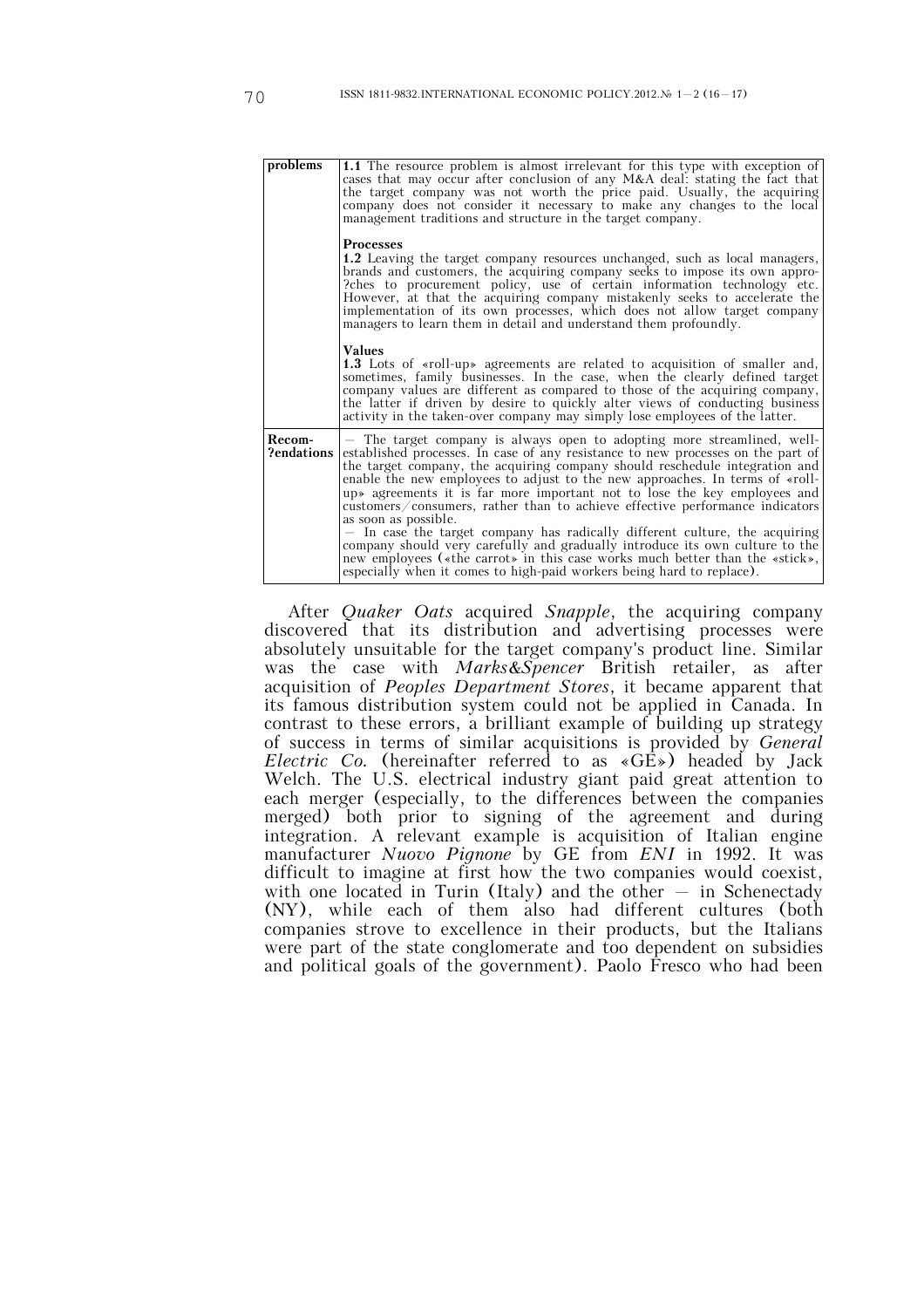put in charge of the two companies integration succeeded in removing all bureaucratic obstacles that prevented *Nuovo Pignone* from using GE resources for their own development. Differentiation strategy applied by the mentioned companies has a hidden specific process-related risk, i.e. high probability of the merged companies processes incompatibility with their product portfolio<sup>1</sup>.

|                     |                                                                                                                                                                                                                                                                                                                                                                                                                                                                                                                                                                                                                                                                                                                                                                                                                                                                                                                                                                                                                                                                                                                                             | Differentiation strategy       |                                                                                                                                           |  |  |  |
|---------------------|---------------------------------------------------------------------------------------------------------------------------------------------------------------------------------------------------------------------------------------------------------------------------------------------------------------------------------------------------------------------------------------------------------------------------------------------------------------------------------------------------------------------------------------------------------------------------------------------------------------------------------------------------------------------------------------------------------------------------------------------------------------------------------------------------------------------------------------------------------------------------------------------------------------------------------------------------------------------------------------------------------------------------------------------------------------------------------------------------------------------------------------------|--------------------------------|-------------------------------------------------------------------------------------------------------------------------------------------|--|--|--|
| Example             | $\bullet$ Snapple<br>takeover<br>by  <br>Quaker Oats.                                                                                                                                                                                                                                                                                                                                                                                                                                                                                                                                                                                                                                                                                                                                                                                                                                                                                                                                                                                                                                                                                       | <b>Strategic</b><br>objectives | > Existing product line expansion by<br>acquiring new brands or rights to use<br>thereof:<br>> Expanding existing portfolio sales markets |  |  |  |
| Features            | usually between large companies implying expansion of business<br>activity of the acquiring company not only on the scale of neighbouring<br>cities or states (as administrative regions), but also countries<br>- problems with the business processes integration and adoption of new<br>values by both parties to the agreement are much more acute than in<br>Geographic Roll-up M&A's.                                                                                                                                                                                                                                                                                                                                                                                                                                                                                                                                                                                                                                                                                                                                                 |                                |                                                                                                                                           |  |  |  |
| Main problems       | Resources<br><b>1.1.</b> In case when M&A deal involves two relatively equal-sized<br>companies, the problems associated with the merger and integration of<br>their resources will be similar to those arising after the concluding the<br>Over Capacity $M\&A's$ (chances to pool resources without obstacles are<br>much higher in terms of frequently made M&A deals between large<br>companies and small players in the market);<br><b>Processes</b><br><b>1.2</b> There is a high probability of incompatibility regarding processes and<br>product portfolio of the companies signing M&A agreement.                                                                                                                                                                                                                                                                                                                                                                                                                                                                                                                                 |                                |                                                                                                                                           |  |  |  |
|                     | Values<br>1.3 If this type merger/acquisition primary objective implies entering<br>markets with a radically different culture and values in comparison with<br>the culture and values of the acquiring company (for example, acquiring a<br>European or Asian company by American company), the integration<br>process can be jeopardized.                                                                                                                                                                                                                                                                                                                                                                                                                                                                                                                                                                                                                                                                                                                                                                                                 |                                |                                                                                                                                           |  |  |  |
| Recommendati<br>ons | The acquiring company should clearly understand what kind of<br>company it intends to acquire (or to merge with), since the farther<br>companies or their cultures are located from each other, the more difficult<br>it is to assess the prospects for future cooperation and the lower are<br>chances of success in the merged company;<br>- it should be taken into account that the processes understood by the<br>target company as underlying and key ones may significantly differ from<br>the business processes of the target company. This can be supplemented<br>with cultural differences and government regulation posing an obstacle to<br>successful integration.<br>- Practice in terms of such M&A types plays a key role: the wider experience,<br>the higher the chances of success regarding each following $M&A$ deal;<br>$-$ It is worth while paying attention to studying stories of success, e.g.<br>regarding development of a certain target company which prompted the<br>acquiring company to sign the M&A agreement and researching the<br>reasons for lack of similar achievements in the acquiring company. |                                |                                                                                                                                           |  |  |  |

<sup>&</sup>lt;sup>1</sup> Bower J. L., Cited work, p.97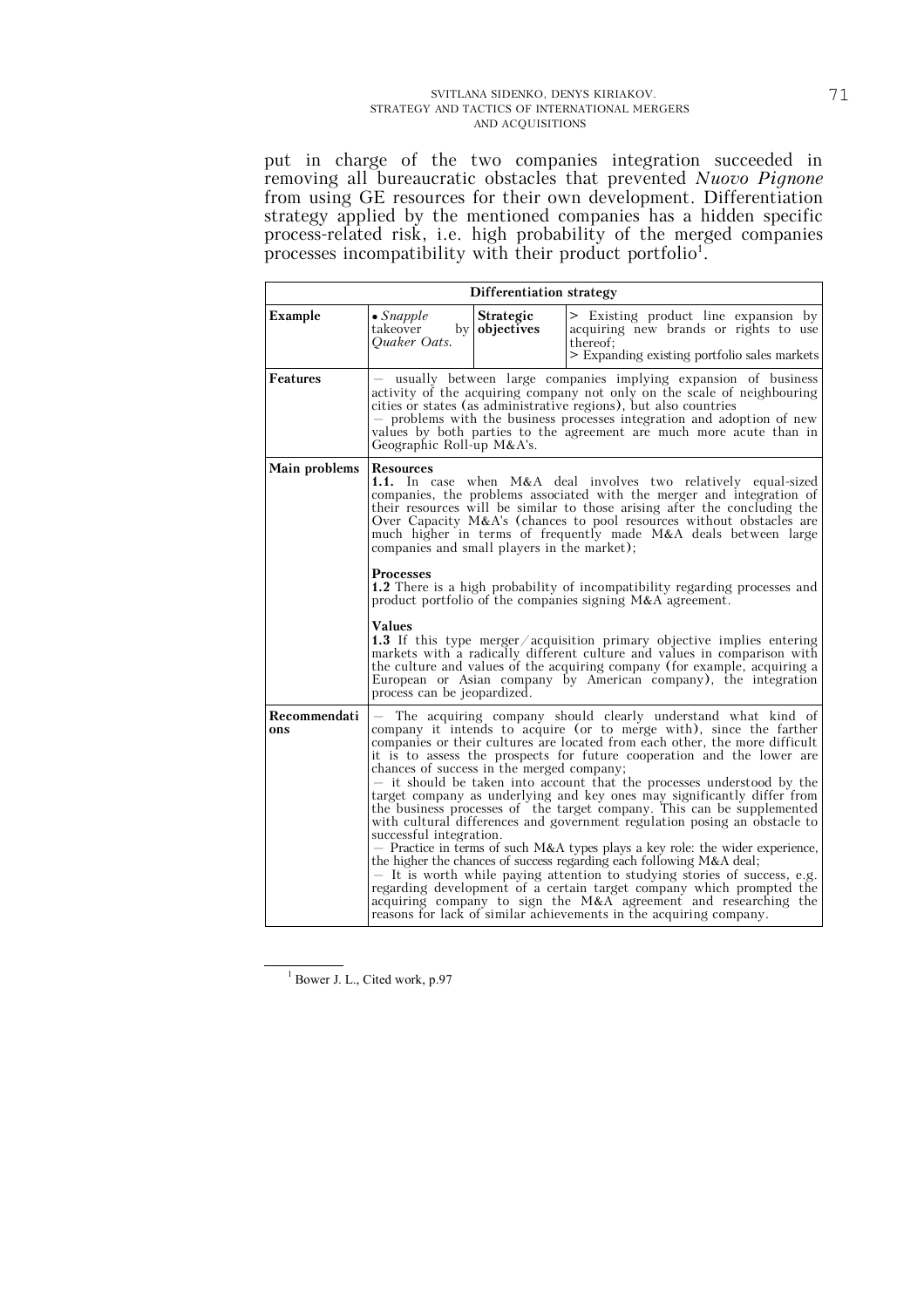John Chambers, the *Cisco Systems* President and CEO, once said: «If you lack resources to develop a component or a product in six months, you either buy what you need, or lose the opportun» ty».<sup>1</sup> His IT-company, along with the leading pharmaceutical giants considers M&A key to success in high-tech industries.

| Innovation strategy |                                                                                                                                                                                                                                                                                                                                                                                                                                                                                                                                                                                                                                                                                                                                                                                                                                                                                                                                                                                                                                                                                                                                                                                                                                                                                                                                               |                         |                                                                                                                                                                                                                                                                                                                                                                                                                  |  |
|---------------------|-----------------------------------------------------------------------------------------------------------------------------------------------------------------------------------------------------------------------------------------------------------------------------------------------------------------------------------------------------------------------------------------------------------------------------------------------------------------------------------------------------------------------------------------------------------------------------------------------------------------------------------------------------------------------------------------------------------------------------------------------------------------------------------------------------------------------------------------------------------------------------------------------------------------------------------------------------------------------------------------------------------------------------------------------------------------------------------------------------------------------------------------------------------------------------------------------------------------------------------------------------------------------------------------------------------------------------------------------|-------------------------|------------------------------------------------------------------------------------------------------------------------------------------------------------------------------------------------------------------------------------------------------------------------------------------------------------------------------------------------------------------------------------------------------------------|--|
| Example             | • Takeover of 62 companies<br>by <i>CiscoSystems</i> (hereinaf-<br>ter referred to as $\langle Cisco \rangle$ :<br>• M&A history of Micro-<br>?oft Corporation.                                                                                                                                                                                                                                                                                                                                                                                                                                                                                                                                                                                                                                                                                                                                                                                                                                                                                                                                                                                                                                                                                                                                                                               | Strategic<br>objectives | > Expansion of existing techno-<br>logical developments and innova-<br>tions (as an alternative to $R&D$<br>within the company);<br>For target company such<br>><br>agreements can be beneficial in<br>terms of significant investment<br>influx that will contribute to its<br>strengthen position and competing<br>with the industry giants (as an<br>alternative to direct competition<br>doomed to failure). |  |
| <b>Features</b>     | - usually between high-tech companies (including IT-companies) and<br>companies of the biotech and pharmaceutical fields;<br>- the main motive for participating in such agreements is the goods life<br>cycle reduction.                                                                                                                                                                                                                                                                                                                                                                                                                                                                                                                                                                                                                                                                                                                                                                                                                                                                                                                                                                                                                                                                                                                     |                         |                                                                                                                                                                                                                                                                                                                                                                                                                  |  |
| Main<br>problems    | <b>Resources</b><br><b>1.1</b> This type of mergers/acquisitions works much better in the IT-industry<br>as compared to the pharmaceutical or biotech sectors. The reason is<br>«modularity» nature of IT-projects/IT designs. Organic/natural origin of<br>pharmaceutical products significantly complicates the resources integration<br>process;<br>1.2 Quite often the acquiring company faces the need to preserve key<br>persons on whom R&D success depends in the newly established company<br>(the main resources being priceless experience and competence of such<br>specialists);<br><b>Processes</b><br>1.3 The acquiring company simply has no time for the gradual integration<br>of the target company and its assimilation with the existing structure of<br>business, since technologies develop very rapidly.<br><b>Values</b><br><b>1.4</b> The R&D Department experts of the acquiring company may regard<br>such M&A deals as dismissive attitude to their work (the «not invented<br>here» syndrome);<br>1.5 In the case when target company places its major stake on solving<br>certain technological issues, while the acquiring company counts on<br>addressing other problems, there is a high probability of outrage and<br>unsympathetic attitude to the acquiring company experts on the part of<br>outsiders. |                         |                                                                                                                                                                                                                                                                                                                                                                                                                  |  |
| Recommendat<br>ions |                                                                                                                                                                                                                                                                                                                                                                                                                                                                                                                                                                                                                                                                                                                                                                                                                                                                                                                                                                                                                                                                                                                                                                                                                                                                                                                                               |                         | - the acquiring company should clearly understand what kind of company it<br>intends to acquire (or to merge with), because errors in evaluation of target                                                                                                                                                                                                                                                       |  |

<sup>1</sup> Bower J. L., Cited work, p.98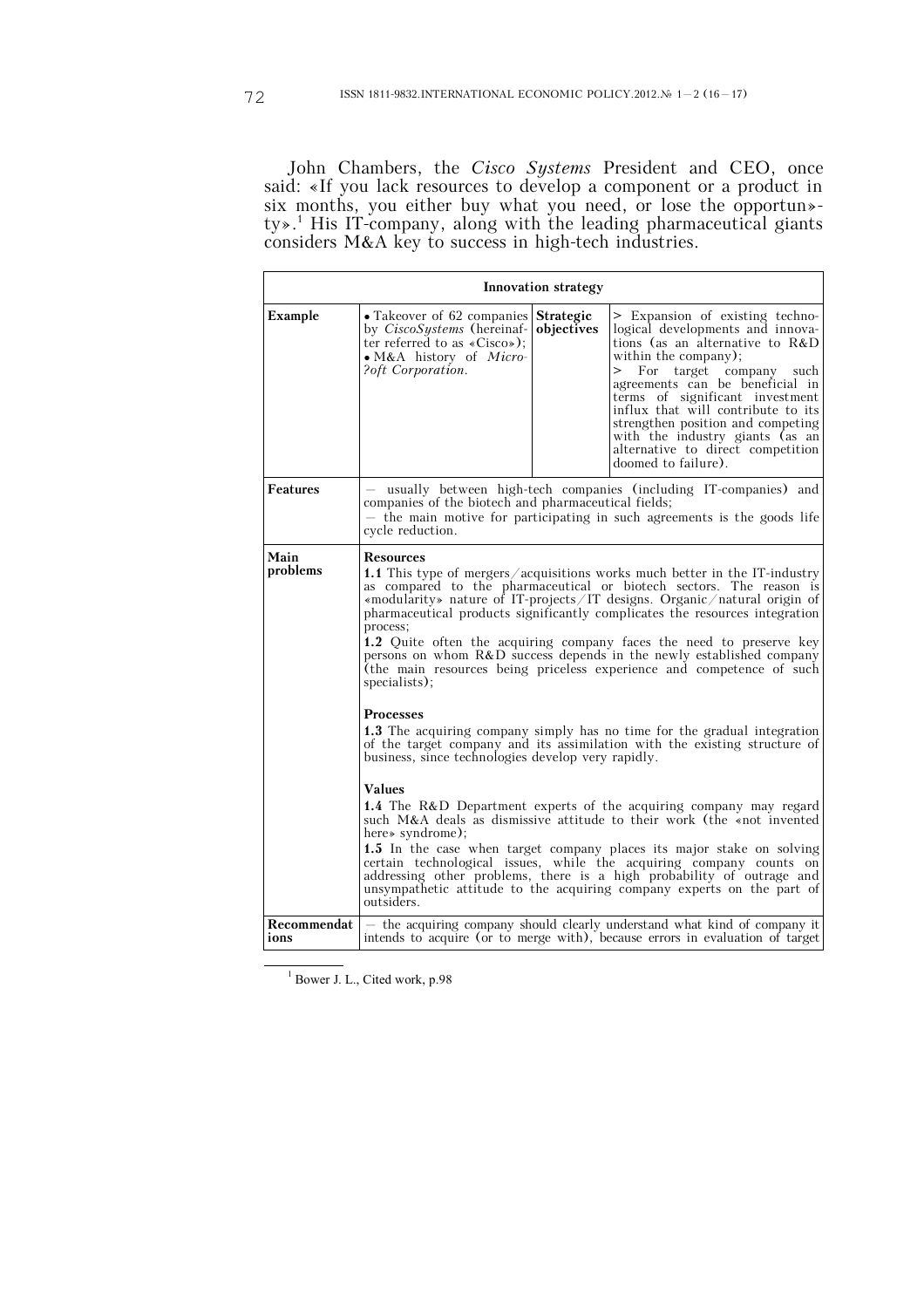| companies may result in total fiasco of such merger $\alpha$ acquisition initiator; |
|-------------------------------------------------------------------------------------|
| - it should be taken into account that the time for complete integration            |
| will be very scarce, and the new people may refuse to work under the                |
| incompatibility of their views and values with those of the acquiring               |
| company. Therefore, cultural Due Diligence is particularly important when           |
| the target company has people wealthy enough to leave the merged                    |
| company from their CEO and executive director positions.                            |
| - the acquiring company/initiating company under the M&A deal should                |
| appoint professional, competent and influential officials as responsible for        |
| the integration process at the same time relieving them to the maximum              |
| extent from all other duties until the merger $\alpha$ acquisition has been compl-  |
| ?ted and outlining their new scope of work as clearly as possible.                  |
| Eventually, this should become the key competence of the acquiring                  |
| $\mathop{\mathrm{company}/\mathrm{initiating\ company.}}$                           |
| - time should be evenly allocated for maintaining the satisfaction level of         |
| new employees and integration of acquired products/technologies into the            |
| existing business processes of the acquiring company/initiating company.            |
|                                                                                     |

*Viacom* company is regarded one of the most influential global players in the entertainment industry. It owns motion picture and videos studio (*Paramount*), *MTV* and *Nickelodeon* cable TV channels, and *Blockbuster*, the U.S. largest movie and video game rental chain, with all the four mentioned being independent from each other. *Viacom* uses *Paramount* video library for spreading the popularity of its *MTV* and *Nickelodeon* channels, as well as for strengthening position in the field of video and audio rental. In turn, the success rate of branded cartoons on *Nickelodeon* allowed Paramount to control the cost of their creation. Companies *Disney* and *News Corporation* of Rupert Murdoch actively compete in these fields by entering into the industry convergence M&A agreements. The author believes that complexity of researching such M&A deals is grounded by the fact that all attempts to gain strategic leverage by combining incomparable companies are unique or idiosyncratic.

| Intersectoral convergence strategy |                                                                                                                                                                                                                                                                                                                                                                                                                                                                                                                                                                                                                                                                                                                           |            |                                                                                                                                                          |  |
|------------------------------------|---------------------------------------------------------------------------------------------------------------------------------------------------------------------------------------------------------------------------------------------------------------------------------------------------------------------------------------------------------------------------------------------------------------------------------------------------------------------------------------------------------------------------------------------------------------------------------------------------------------------------------------------------------------------------------------------------------------------------|------------|----------------------------------------------------------------------------------------------------------------------------------------------------------|--|
| Example                            | • Takeover of <i>Paramount</i> and <b>Strategic</b><br>Blockbuster by Viacom;<br>$\begin{tabular}{ll} \bullet \textbf{Takeover} & \textbf{of} & \textbf{N}\textbf{C}\textbf{R}\textbf{C}\textbf{or} \textbf{p} \textbf{oration}, \\ \textbf{developer of mass parallelism computer} \end{tabular}$<br>service systems, McCaw Cellular<br>Communications, the U.S. cellular<br>market leader, and $TCI$ , one of the key<br>players in the cable television market,<br>by American Telephone and Telegraph<br>$Company$ $(AT&T)$                                                                                                                                                                                           | objectives | > Becoming leader in<br>the emerging promi-<br>sing sector;<br>> Becoming founder<br>and leader of the new<br>sector by means of<br>successful M&A deals |  |
| Features                           | - this type of mergers/acquisitions is a radically different type of<br>restructuring companies under M&A agreement in comparison with other<br>types of mergers/acquisitions implying relationship between specific players<br>in the same sector. The hypothesis guiding the acquiring company/initiating<br>company in this case is as follows: the greatest synergy can be achieved<br>through takeover of resources from the existing sectors whose boundaries<br>disappear, and use thereof for creating a new sector / business;<br>$-$ success of such M&A deals depends not only on how successful acquisition<br>or integration is but also on the correct assessment of the newly formed sector<br>boundaries. |            |                                                                                                                                                          |  |
| Main                               | Resources, processes and values                                                                                                                                                                                                                                                                                                                                                                                                                                                                                                                                                                                                                                                                                           |            |                                                                                                                                                          |  |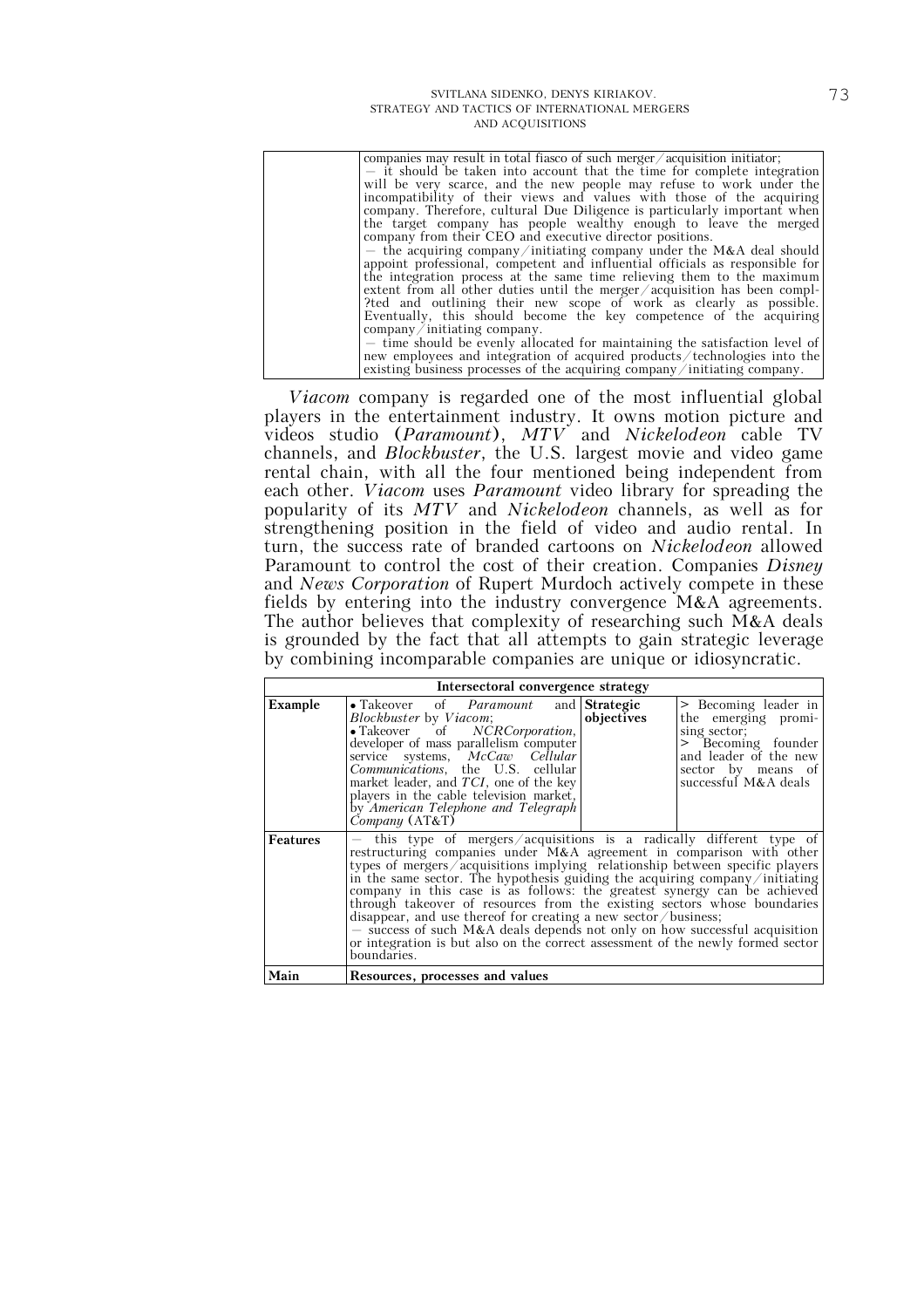| problems             | 1.1 Resources, processes and values of the companies under such agreements<br>may be incompatible (not only because of their geographical location, but<br>also due to the limited experience of business activity conduct in only one (at<br>best, two) sectors), which may lead to sale of previously acquired assets or<br>split-off of the previously merged companies.                                                                                                                                                                                                                                                                                                                                                                                                                                                                                                                                                                                                                                                     |
|----------------------|---------------------------------------------------------------------------------------------------------------------------------------------------------------------------------------------------------------------------------------------------------------------------------------------------------------------------------------------------------------------------------------------------------------------------------------------------------------------------------------------------------------------------------------------------------------------------------------------------------------------------------------------------------------------------------------------------------------------------------------------------------------------------------------------------------------------------------------------------------------------------------------------------------------------------------------------------------------------------------------------------------------------------------|
| Recom-<br>?endations | $-$ The perfect pattern of such a merger/acquisition is consistent<br>implementation of the following stages:<br>a) implementation of accounting and control systems in the target company;<br>6) rationalization of the existing processes in the target company;<br>B) reducing that part of the product portfolio, which does not meet the<br>strategic objectives of the acquiring company/initiaing company;<br>r) providing the newly established company divisions with high degree of<br>freedom;<br>- Successful integration should be guided primarily by specific opportunities<br>for creating added value for the newly established company, and not by the<br>need to create a symmetrical organization;<br>- Top management should be prepared to accept and change their own<br>decisions as to which assets should be integrated, and which are better to be<br>disposed of by the newly established company (to this end, not only diplo-<br>?atic qualities, but also personal authority will be necessary). |

### **Nestlé tactics in the global mergers and acquisitions market**

*Nestlu*<sup>*i*</sup> global corporation has over the past decades been not only one of the leading corporations in the field of nutrition and healthy lifestyle, but also a kind of model in the field of international mergers and acquisitions. As it is known, the company was founded in 1866 by Henri Nestlé in Vevey, Switzerland, where it is headq- ?artered. A chemist by education, Henri Nestli focused on the development and improvement of milk-based baby food and break- ?ast cereals, which was how *Nestlé* business started. The company employs about 280 000 people in its offices and factories covering almost all countries of the world; *Nestlé* sales in 2011 amounted to 83.6 billion Swiss francs. *Nestlé* mission expressed in the slogan «Good Food, Good Life» is formulated as follows: «to provide consumers with the best tasting, most nutritious choices in a wide range of food and beverage categories and eating occasions, from morning to night». In order to fulfill this mission, the company is engaged in further developing its most famous brands listed in table 5.

Apart from specializing in food and beverage production, *Nestlé* is a shareholder of *L'Oreal*. *Nestlé* strategy is fully correlated with its business principles<sup>1</sup>, as follows:

- 1. Nutrition, Health and Wellness
- 2. Quality Assurance and product safety
- 3. Consumer Communication
- 4. Human rights in our business activities

 $<sup>1</sup>$  Nestlé Business Principles (2009), p.3-8</sup>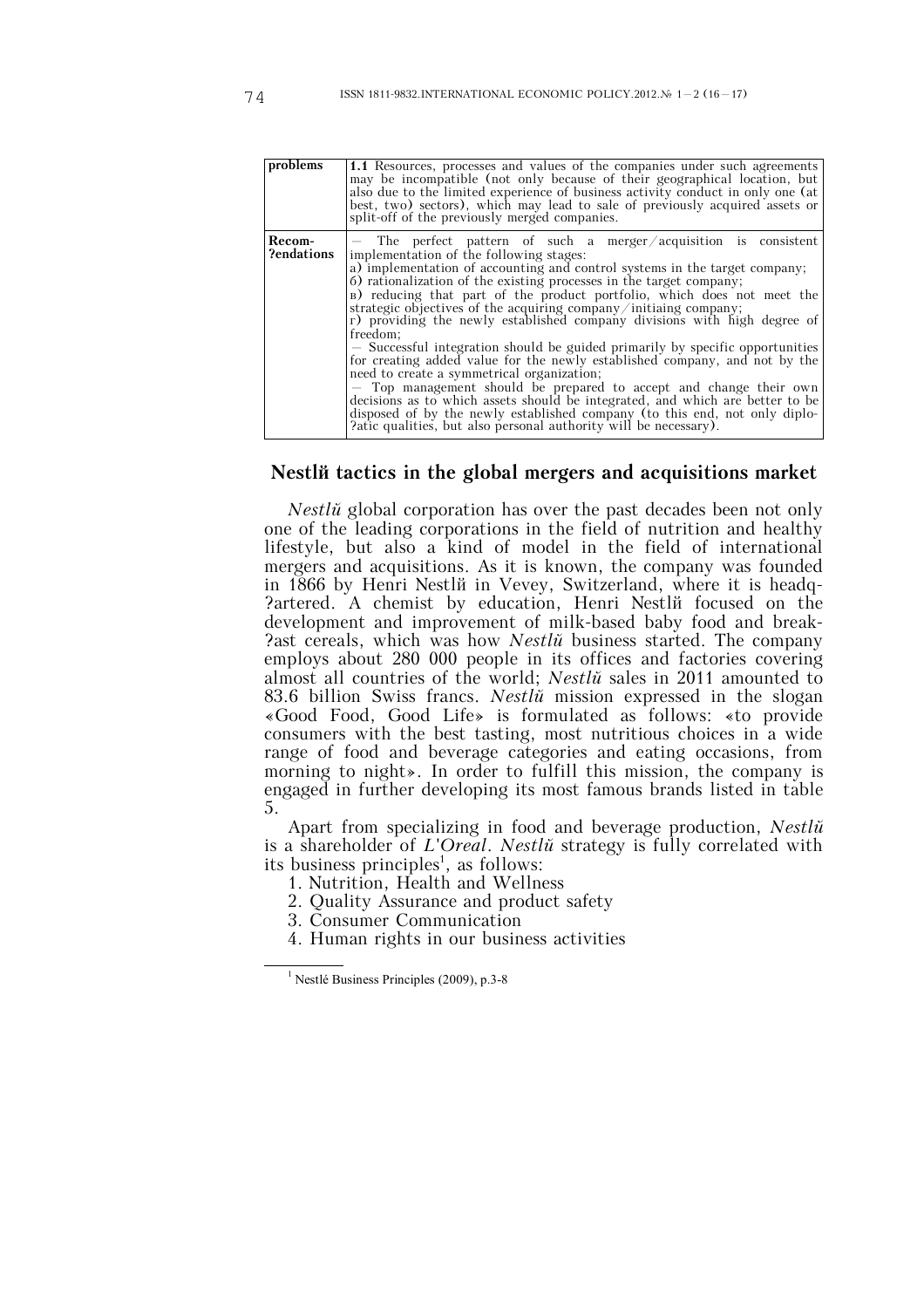- 5. Leadership and personal responsibility
- 6. Safety and health at work
- 7. Supplier and customer relations
- 8. Agriculture and rural development
- 9. Environmental sustainability

10. Water.

*Table 3.* **Nestlé Most Famous Brands Worldwide**

| Category                             | Most famous brands                                                                                                                                             |
|--------------------------------------|----------------------------------------------------------------------------------------------------------------------------------------------------------------|
| Baby foods                           | Cerelac, Gerber, Gerber Graduates, NaturNes, Nestum                                                                                                            |
| Bottled water                        | Nestlй PureLife, Perrier, Poland Spring, S. Pellegrino                                                                                                         |
| Cereals                              | Chocapic, Cini Minis, Cookie Crisp, Estrelitas, Fitness,<br>Nesquik Cereal                                                                                     |
| Chocolate<br>and<br>confectionery    | Aero, Butterfinger, Cailler, Crunch, Kit Kat, Orion,<br>Smarties, Wonka                                                                                        |
| Coffee                               | Nescafi, Nescafii 3 in 1, Nescafii Cappuccino, Nescafii<br>Classic, Nescaf i Decaff, Nescaf i DolceGusto, Nescaf i Gold,<br><b>Nespresso</b>                   |
| Culinary, chilled<br>and frozen food | Buitoni, Herta, Hot Pockets, Lean<br>Maggi,<br>Cuisine,<br>Stouffer's, Thomy                                                                                   |
| Dairy                                | Carnation, Coffee-Mate, La Laitiure, Nido                                                                                                                      |
| Drinks                               | Juicy Juice, Milo, Nesquik, Nestea                                                                                                                             |
| Ice cream                            | Dreyer's, Extrkme, Haagen-Dazs, Muyenpick,<br>Nestlй<br><b>IceCream</b>                                                                                        |
| Petcare                              | Alpo, Bakers Complete, Beneful, Cat Chow, Chef Michael's<br>Canine Creations, Dog Chow, Fancy Feast, Felix, Friskies,<br>Gourmet, Purina, Purina ONE, Pro Plan |
| Sports nutrition                     | PowerBar                                                                                                                                                       |

Source: Nestlé Group Annual Report 2010 (2010): p.15

The leading position of *Nestlé* in the global food market is largely ensured by the weighted tactics in concluding M&A agreements. It is not a coincidence that D. Harding and S. Rovit call *Nestlé* an exemplary customer in the chapter of their monog- ?aph *The Art of Mergers and Acquisitions* covering corporation experience in this field.<sup>1</sup>

*Nestlé* tactics is based on the major principle of corporation performance, which implies that the core business emphasis is made on the historic core, which is complemented by systematic

<sup>&</sup>lt;sup>1</sup> Harding D., Rovit S., Cited work, p. 191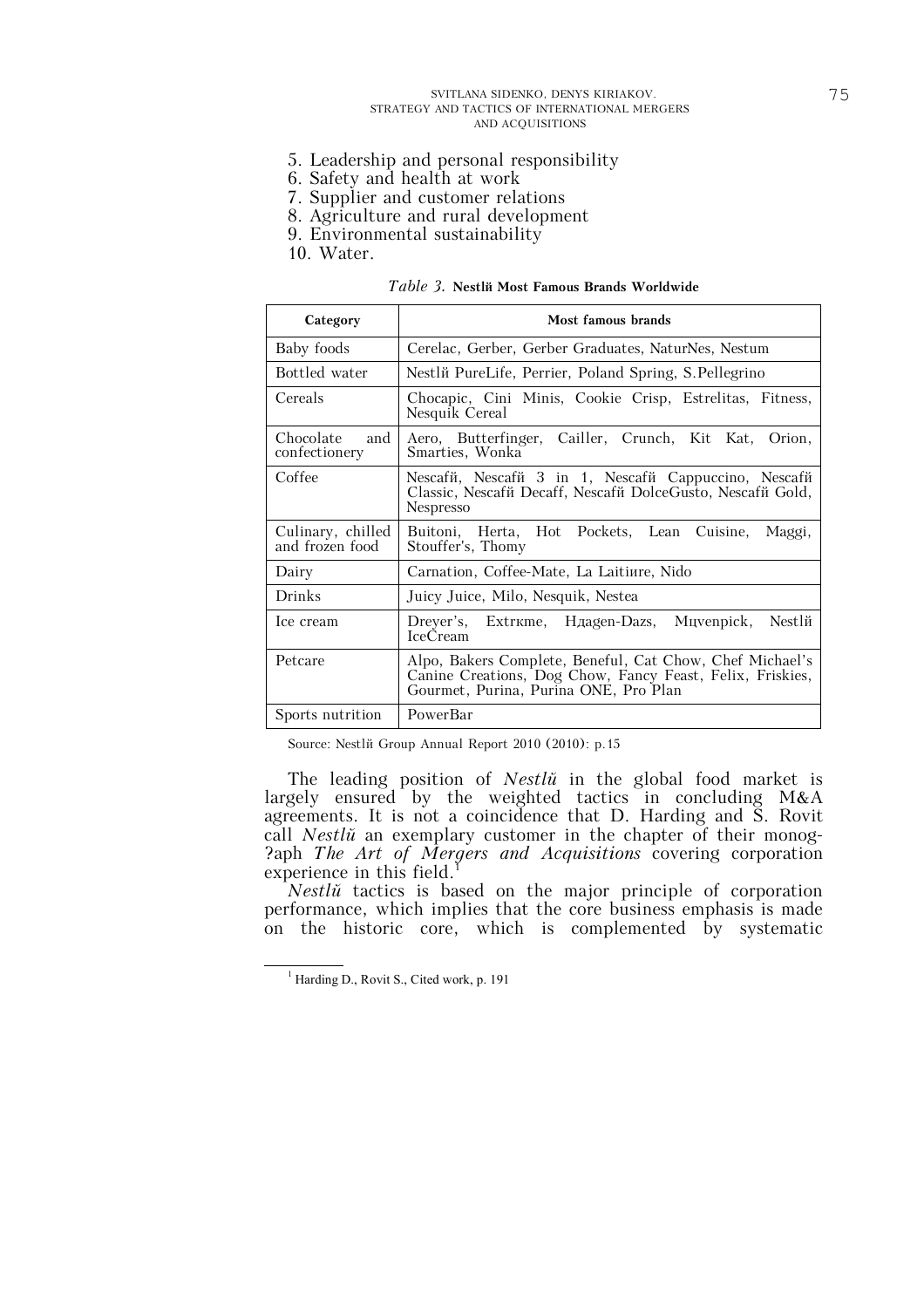replenishments by means of small-scale and carefully thought-out acquisitions. Thus, the M&A deals for *Nestlé* are complementary and not the main factor of increasing global competitiveness within the stable mission of the company.

Nestlum tactics in terms of international M&A deals is fundamentally different as regards sale of certain businesses to other companies and acquiring enterprises.

While performing sales of business parts that do not meet the requirements set, the emphasis is made on the flexibility of this business performance criteria in order to reach a mutually beneficial agreement with a potential buyer. Success of such tactics can be vividly illustrated by *Nestlé* sale of *Beringer Wine Estates* subsidiary to American corporation *Texas Pacific Group* in 1996.<sup>1</sup> The point is that the wine-producing subsidiary was a capitalintensive business, since production of high quality wine requires ripening thereof. In turn, this requires considerable premises and significant time consumption. These factors produced adverse effect on the two key business performance indicators of *Nestlé*: return on assets (ROA) and economic value added (EVA). For technical reasons, calculation of these indicators implies deduction of assets depreciation from profits, even if in fact it is not cash expenditure. Despite the fact that wine ripening in cellars is a significant factor of achieving appropriate quality to demand price premium, ROA indicator calculation deteriorates «financial look» of a company, including Nestlé which accumulates reserves. Cooperation of *Nestlé* managers with colleagues from *Texas Pacific Group* allowed drawing conclusion that it would be more appropriate in this case to apply other criteria such as cash flow generated by operating activities, cash margin and growth. This position allowed *Texas Pacific Group* to evaluate Beringer based on those factors that actually produced the biggest impact on cash flow. Having analyzed this correct and positive idea of *Beringer* autonomous value, *Texas Pacific Group* signed the agreement, which proved very successful. *Beringer* was prosperous when owned by *Texas Pacific Group* reaching ninefold return on the initial investment within five years after the takeover.

Acquisition tactics of *Nestlé* looks more diverse and complex, since following Peter Brabeck-Letmathe appointment as the CEO in June 1997 success in this field was not quite obvious. At that time sales volume grew annually by 2.7 %, which was significantly lower than the targeted 4 %. Net profit barely reached  $\vec{6}$  %, while the annual growth rate of shares was at 3 %. Situation was even

<sup>1</sup> Rogers P., Holland T., Haas D., "Value Acceleration: Lessons from Private-Equity Masters," *Harvard Business Review* (June 2002): p. 42-49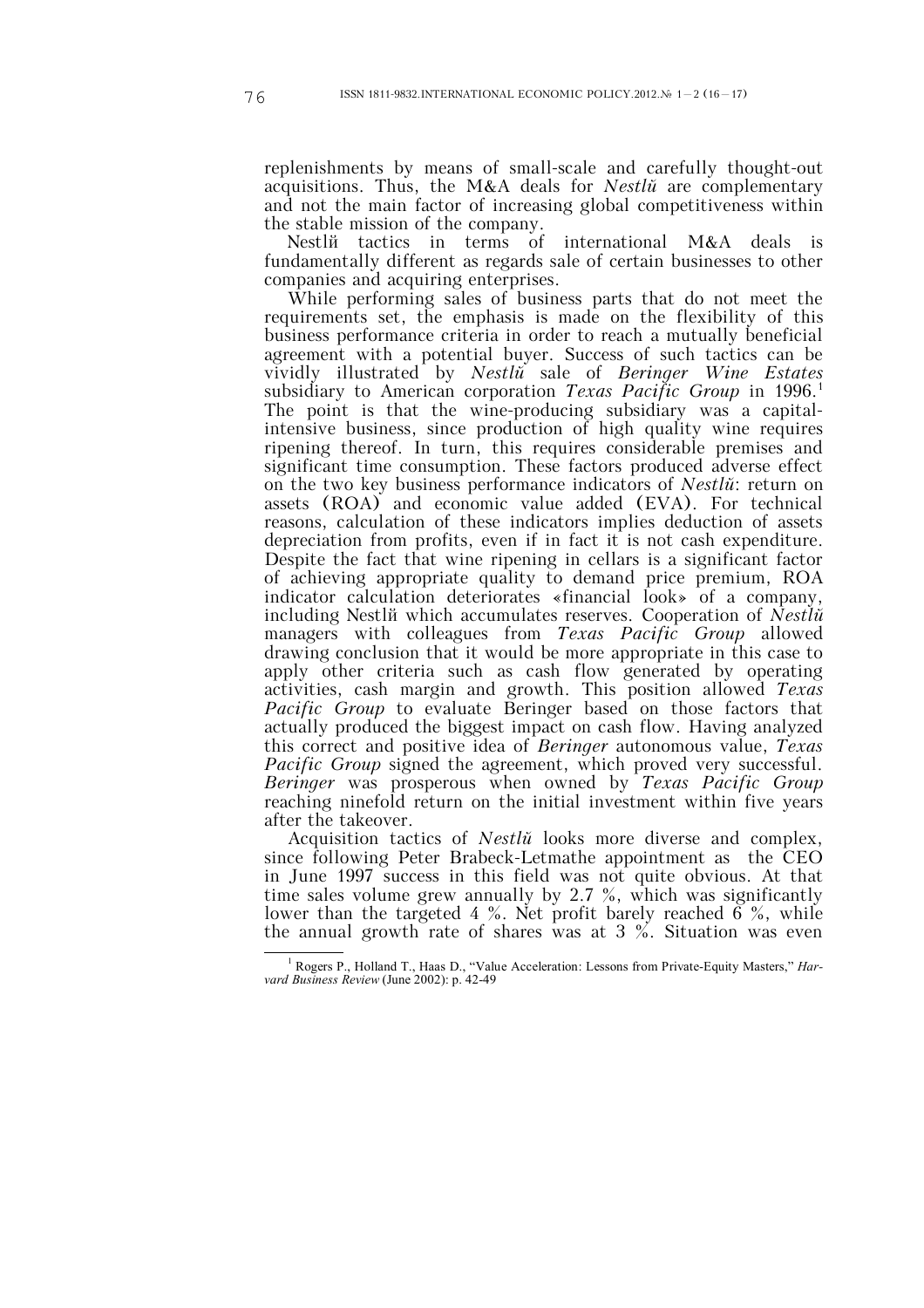more complicated by *Nestlé*, usually the leader, falling behind competitors in the field of innovations. The company focused on upgrading the existing product lines for existing customers instead of developing new products for both the old and new customers.<sup>1</sup>

Under such intense conditions the Nestli top management had to develop new tactics of international acquisitions management, which included the following components: $<sup>2</sup>$ </sup>

1. The dual corporate strategy has been clearly outlined. *Nestlé* should direct resources at developing its brands and also invest in research and development of the new promising food technologies. It was probably not a revolution, but rather a return to the classic form of corporate business with circa 150 years of history.

2. Institutionalization of each deal was introduced. Now, *Nestlé* carries out an annual audit of each strategic business unit in order to establish specific qualities and competencies of each product category. Based on this analysis, *Nestlé* managerial team identifies opportunities for increasing business competitiveness either by organic growth or through acquisitions.

3. A special team and a separate Mergers and Acquisitions Department have been established.

4. Procedure for concluding agreements has been structured based on a template and clear criteria governing any agreement and<br>significant capital investments. These criteria have been significant capital investments. These criteria have been communicated to each employee involved. Template adjustability to specific features of an agreement and local environment should be noted.

5. The agreement concluding process actively involves line managers and operational specialists responsible for the evaluation of potential synergies under the guidance of the mergers and acqui- ?itions team.

6. The key factor for success in the field of mergers and acquisitions is the top management leadership and support. Such support ensures regular and effective communication with top management, thanks to which respective instructions are given before an error is made.

7. *Nestlé* regularly carries out audits of each agreement after it has been executed. Previously, the company also used to carry out individual agreement review, however the formalized agreement audit process is more effective after  $2-3$  years following its concluding. During these audits the results achieved are compared against objectives in terms of synergies, growth rates, management structure, etc.

<sup>1</sup> Pfiffner A., Renk H., *Transformational Challenge Nestlé* 1990–2005 (2005), p. 34

<sup>2</sup> Daly J., "John Chambers: The Art of Deal," *Business 2.0.* (October 1999), p. 18-28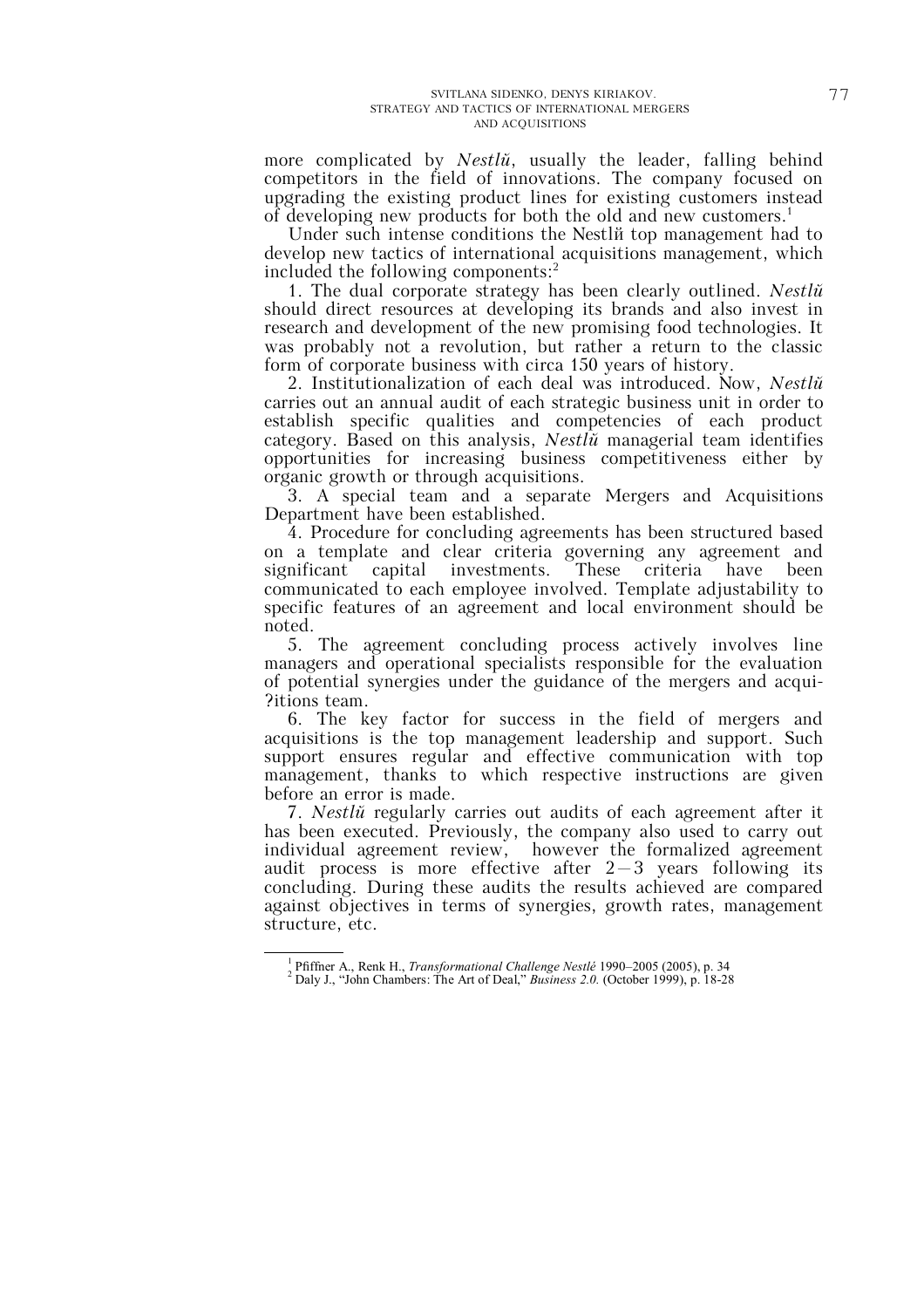Due to introducing the new tactics of international mergers and acquisitions management *Nestlé* drew ahead of its competitors in terms of all the major indicators, recovered its reputation of innovator with the net profit growth in 1998—2006 reaching 20 % annually. A certain contribution to achieving these results was provided by enterprises of Ukraine acquired by *Nestlé* in different years.

*Nestlé* started its activities in Ukraine in 1994 by opening a representative office in Kyiv. In May 2003, *Nestle Ukraine* Ltd. was established with the main purpose thereof being development of a distribution network. The total company sales in the Ukrainian market reached UAH 4.016 billion in 2010, reflecting 30.5 % growth compared to 2009. In 2010 Nestlé companies in Ukraine (*Nestle Ukraine* Ltd., *Volynholding* PrJSC, *Technocom* Ltd. and *Svitoch* PJSC) contributed UAH 325 million to the state budget in terms of various taxes and fees, whereas the number of employees in Nestl<sub>i</sub> companies in Ukraine reached 4.5 thousand people. The company global brands (NESCAFE, Nesquik, Nuts, Friskies, KitKat) enjoy great popularity among domestic consumers. Despite this, the company is actively promoting local brands (Svitoch, Torchyn, Mivina), which is the strategy of its activity in the markets of host countries.

In 1998, Nestlé acquired the controlling stake at *Svitoch* Lviv confectionery, one of the oldest enterprises in Ukraine. Today, *Svitoch* is a modern high-tech and knowledge-intensive enterprise products range of which comprises chocolate bars, candy boxes, chocolate wafer bars, wafers in packs, cookies, sugar cookies, crackers, chocolate dragees, Christmas gift baskets and candies sold by weight. The company invested circa USD 60 million in development and modernization of the factory. The major innovations comprise the following: a modern distribution centre, new analytical, microbiological, pathogenic laboratories; launched production line of waffles, chocolate bars and candies; fundamentally new automated production facilities of chocolate mixtures. In late 2009, the factory put into operation a new production line of *NESCAFE 3 in 1* coffee sticks. To *Svitoch,* successful implementation of this project implies status upgrade from a local to the regional Nestlé confectionery manufacturing centre.

In December 2003, *Nestlé* acquired 100 % of *Volynholding* PrJSC shares products of which (mayonnaise, ketchup, sauces, mustard and seasonings) are sold under *Torchyn* trademark. In 2010, the company reached its maximum capacity of 100 thousand tons of finished products per year. Furthermore, a new venture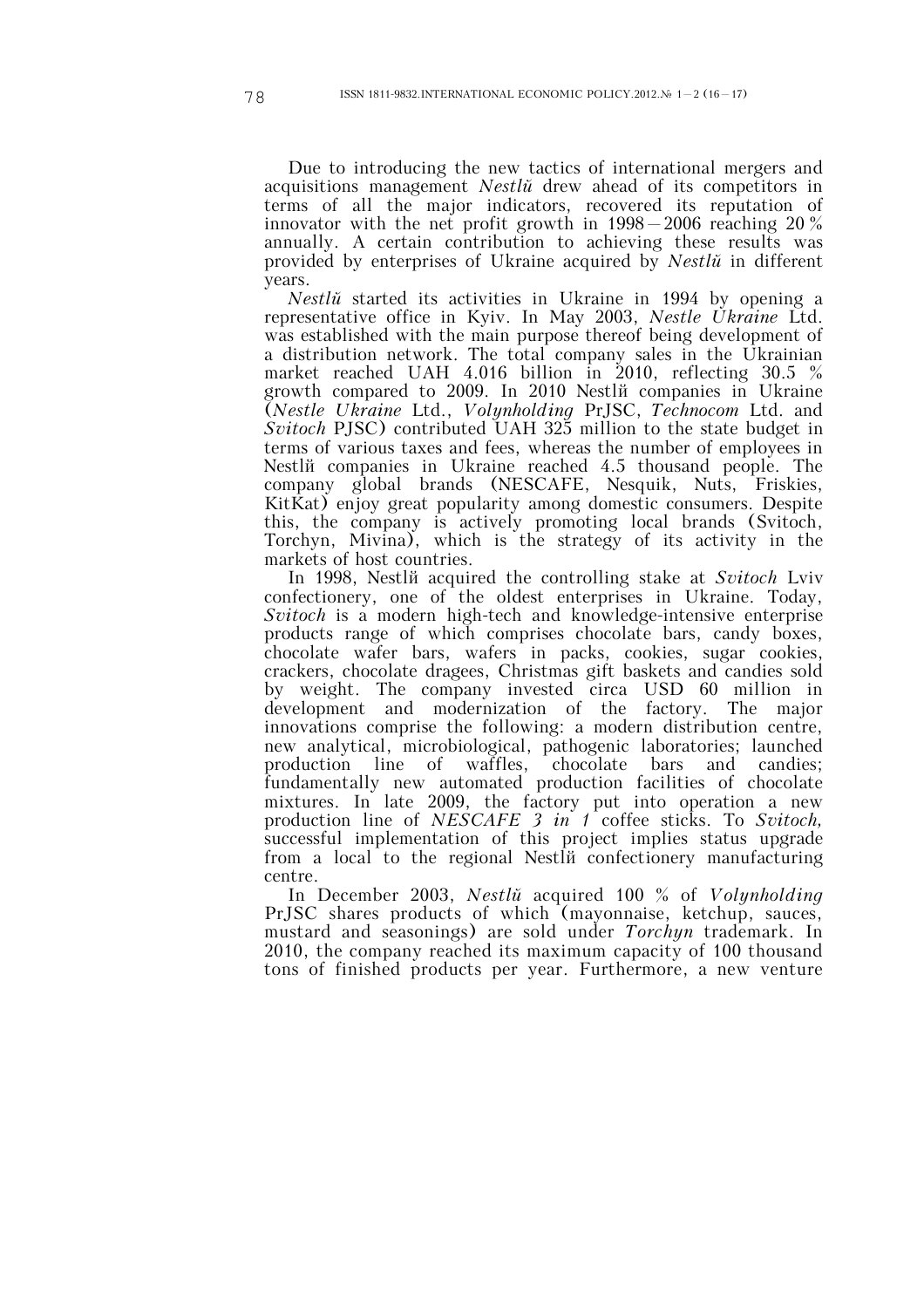first stage of was commissioned, including raw materials warehwarehouse for *Volynholding* PrJSC production facilities as well as finished products warehouse, today being one of Europe's largest logistics centres for storage of finished products and raw materials. The warehouse premises capacity is 250 thousand tons per year.

In February 2010, Nestlé acquired *Technocom* Ltd. — the leader of Ukrainian fast food products and seasonings market with its produce sold under *Mivina* trademark. Established in 1993 by several young Vietnamese, Kharkiv State University graduates, the *Technocom* company almost immediately won the affection of Ukrainian consumers due to tasty instant noodles called *Mivina* (abridged translation of the Vietnamese phrase «Vietnamese noodles»). One of the company founders, Lionh Quoc Binh, engaged in its further development to the present day as Deputy Director General, had found the «gold mine.» Thus, the Ukrainian market of fast food products in 2010 made USD 120 million, with 90 % of which due to *Technocom.* In addition, *Technocom* exports its products to 20 countries, including Russia, the Baltic States, Hungary, Germany, Israel, Poland and Romania. *Nestlé* has not been disclosed the deal value, but according to experts it ranges from USD 100 to 150 million. Acquisition of this company allowed *Nestlé* to expand its culinary portfolio and strengthen the company's presence in one of the fastest growing segments of the Ukrainian food market.

Further in 2010 Nestli decided to open Nestli United Business Service Centre in Lviv. The third internal business service centre in the world being a part of Nestlé Business Service international division provides performance of certain financial transactions, including accruals and payments of wages, as well as certain personnel management processes. The Centre in Lviv will be the first one in Central and Eastern Europe to combine financial and personnel management activities in one institution servicing Nestlé companies located in different European countries. Over the next three years 25 million Swiss francs will be invested in development of the Centre, which will employ circa 350 skilled finance and personnel management professionals to serve 20 countries in the region, such as Russia, Poland, Romania, Hungary, Bulgaria.<sup>1</sup>

# **Conclusions**

<sup>-</sup><sup>1</sup> Infonest. Periodical for Nestlé Personnel in Ukraine and Moldova (winter 2012): p. 14-17; Infonest. Periodical for Nestlé Personnel in Ukraine and Moldova (summer 2011): p. 18-20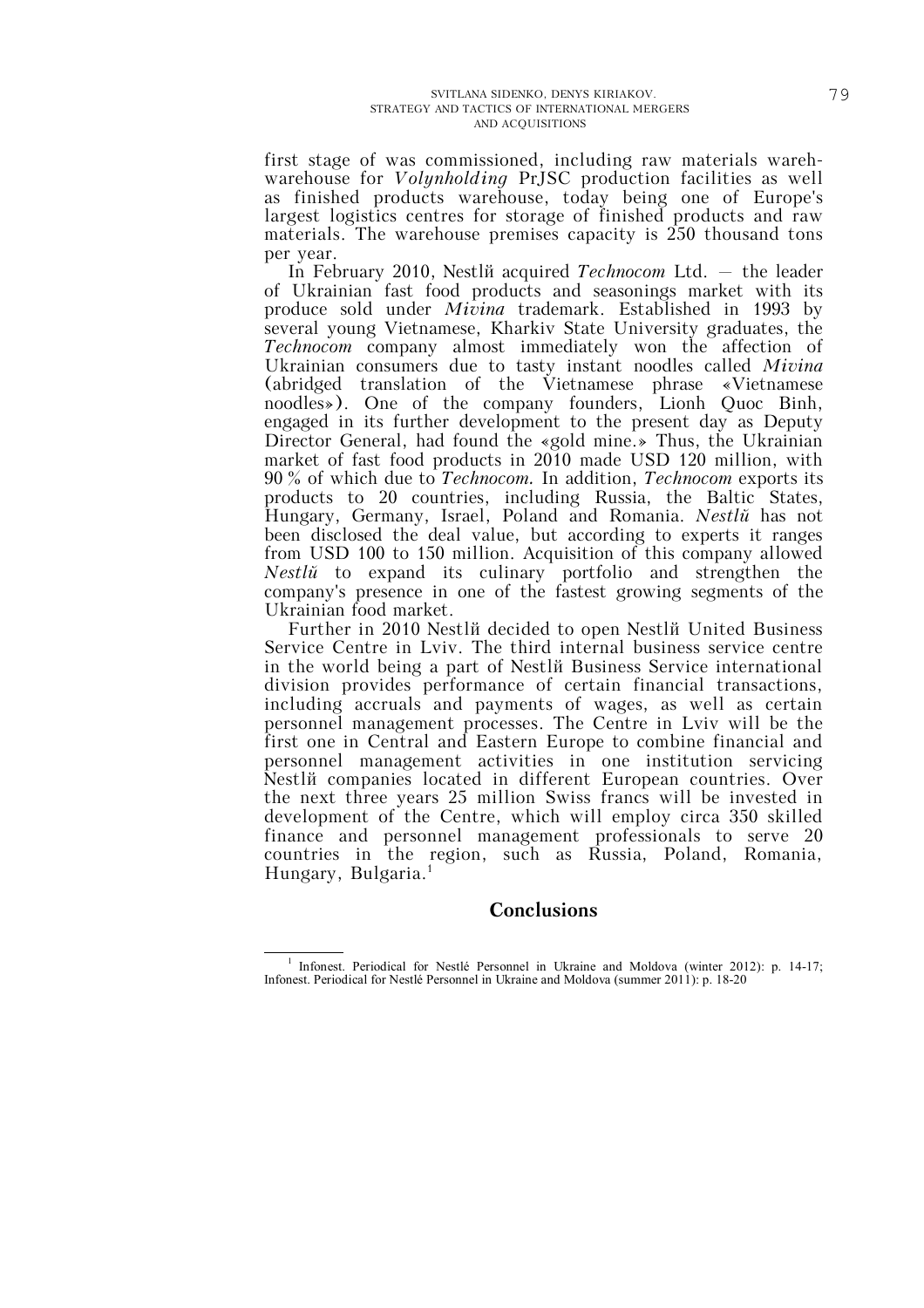In the age of globalization international mergers and acquisitions, including the mega-mergers valued at over USD 1 billion, have become everyday practice. Although only one-third of deals in this field prove successful, the number of mergers and acquisitions remains high. The international mergers and acquisitions paradox is as follows: on the one hand, it is too difficult to develop a worldclass transnational corporation solely through organic growth, i.e. due to profits recapitalization or share capital increase; on the other hand, the mergers and acquisitions process entails huge risks. However, since corporations often resorting to mergers and acquisitions are more competitive in global markets and dominate the Fortune 500 list, the scale increase of international mergers and acquisitions is quite natural.

Scientific generalization of mergers and acquisitions over the last century allowed to establish the cyclic-wave nature of the process, implying that the scale and nature of merger and acquisition deals tend to change during certain periods. Research in this field allowed to distinguish six waves of corporate consolidation: monopolistic  $(1897 - 1904)$ , oligopolistic  $(1916 - 1929)$ , conglomerate  $(1965 -$ 1973), the wave of corporate incentives  $(1981 - 1989)$ , the wave of international agreements  $(1992 - 2000)$  and the wave of mega-deals (2002—2008). Each wave has features of its own, especially the merger nature and motivation. The mergers and acquisitions scale declined sharply twofold or more in the intervals between the waves. The following should be considered the main international mergers and acquisitions trends:

 $-M&A$  deals scale decrease after the 2008-2010 crisis caused by decreased opportunities of their funding;

—steady growth (even during the crisis period) of M&A deals value in the emerging markets;

—structural changes in the M&A markets in favour of the financial sector;

—preserving leading positions by North America and Western Europe in the global M&A market.

Success in the M&A market is typically achieved by transnational corporations adhering to advanced strategies: overcapacity, geographically-competitive focus, differentiation, innovation and inter-sectoral convergence, each of those to be detailed in terms of three key factors: resources, processes and values. Contradictions between the said parameters nullify expediency of a M&A deal.

In addition to strategic tools of international mergers and acquisitions management, tactical systems are also important. *Nestlé* corporation uses such tactical tools as corporate strategy clarification, acquisition agreement institutionalization, establish-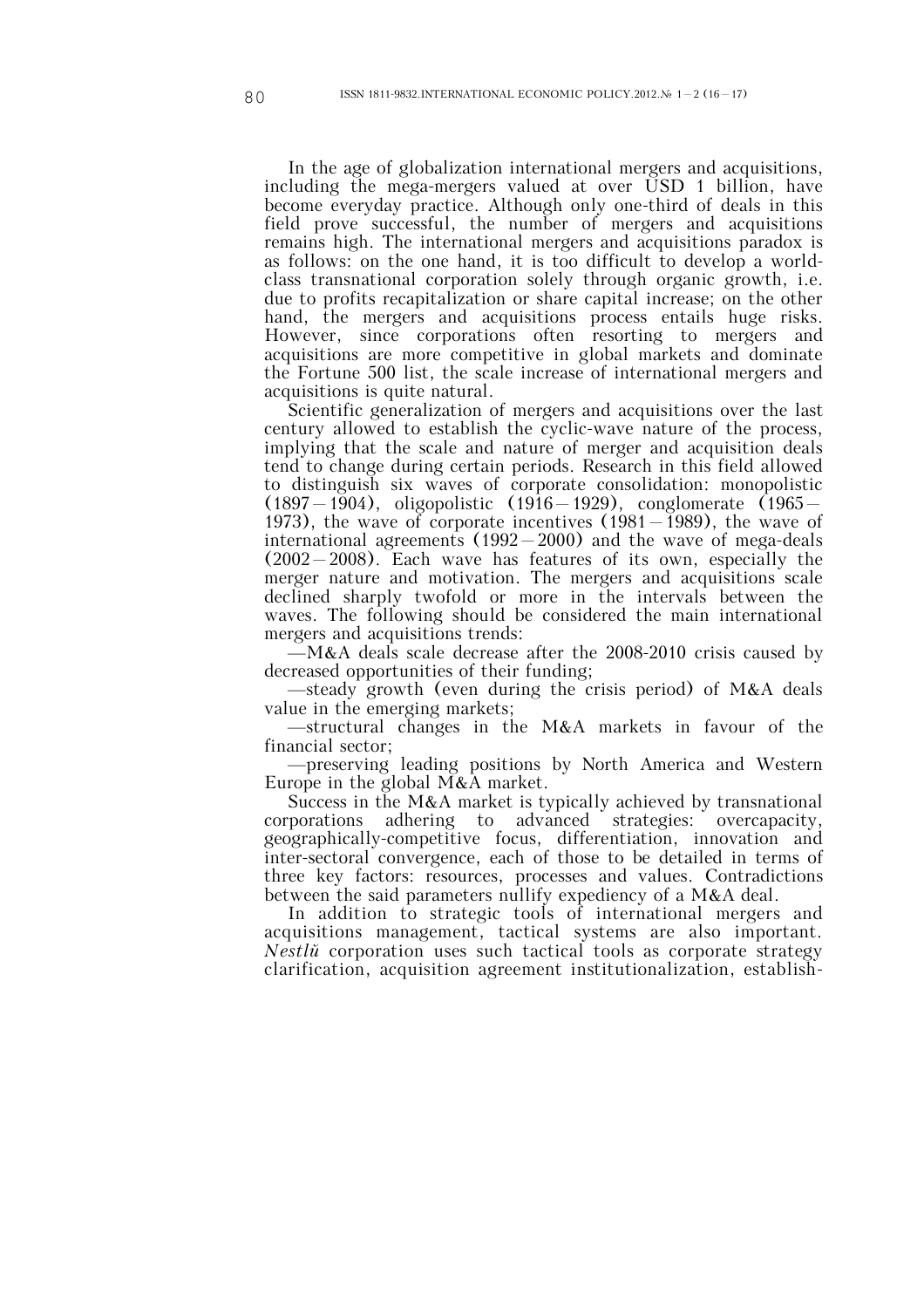ment of special team and department, agreement concluding procedure structuring and involvement of line managers and various profile experts, top management leadership and support, total audit of concluded agreements efficiency. The new tactical assurance system of international acquisition has provided for Nestlum corporate success in this field in many countries, including Ukraine. Nestlé had acquired a number of companies, which in 2011 produced goods worth UAH 4.5 billion, paid taxes in the amount of UAH 325 million and provided employment of 4.5 thousand people.

## **References**

1. Aiello R. J., *Harvard Business Review on Mergers and Acguisit, ons*, Second ed. (Boston: Harvard Business School Press, 2010): 253 p.

2. *Bloomberg Global Legal Advisory Mergers&Acquisitions Rankings* (2011), 42 p.

3. Bower J. L., "Not All M&As Are Alike — and That Matters," *Harvard Business Review* (March 2001):p. 93-101.

4. Daly J., John Chambers, "The Art of Deal," *Business 2.0.* (October 1999), p. 18—28.

5. *Financial Times Special Report*, "Deals and Dealmakers" (2010): 27 p.

6. *Global Economic Development Resources and Models*: Monography, under the editorship of D.G. Lukyanenko and A. M. Poruchnyk (К.: KNEU, 2011), 703 p. [in Ukrainian].

7. Harding D., S.Rovit, *Mastering the Merger: Four Critical Decisions That Make Or Break the Deal*, Translated from English (Minsk: Grevtsov Publisher, 2007), 256 p.

8. *Infonest*, Periodical for Nestlé Personnel in Ukraine and Moldova (winter 2012): 35 p.

9. *Infonest*, Periodical for Nestlé Personnel in Ukraine and Moldova (summer 2011): 29 p.

10. Kumar N., "How Emerging Giants Are Rewriting The Rules Of M&A," *Harvard Business Review* (May 2009): p. 115—121.

11. Morosini P., U. Steger, *Managing Complex Mergers: Real World Lessons in Implementing Successful Cross-cultural Mergers and Acquisitions*, Translated from English (Dnipropetrovsk: Balance Business Books, 2005), 304 p.

12. Nestlé Group Annual Report 2010 (2010): 49 p.

13. Nestlé Group Annual Report 2011 (2011): 65 p.